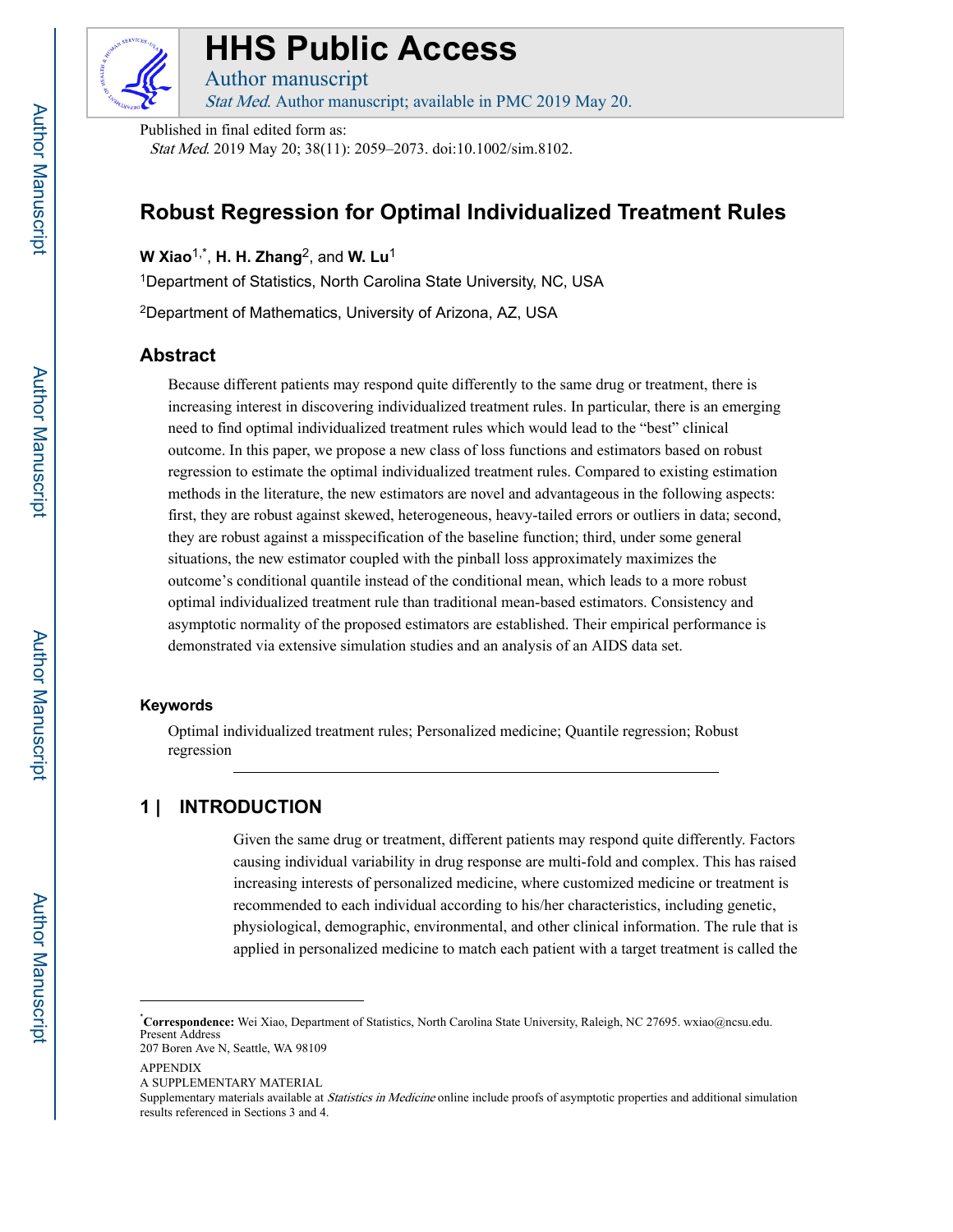individualized treatment rule. Our goal is to find the "optimal" rule, which if followed by the whole patient population would lead to the "best" clinical outcome of interest.

Q-learning<sup>1,2</sup> and A-learning<sup>3,4</sup> are two main approaches to finding optimal individualized treatment rules based on clinical trials or observational data. Q-learning is based on posing a regression model to estimate the conditional expectation of the outcome at each treatmentdecision time point, and then applying a backward recursive procedure to fit the model. Alearning, on the other hand, only requires modeling the contrast function of the treatments at each treatment-decision time point, and it is therefore more flexible and robust to model misspecification of the baseline function. See Schulte et al<sup>5</sup> for a complete review and comparison of these two methods under various scenarios. Q- and A-learning have good performance when the model is correctly specified but they are sensitive to model misspecification. To overcome this shortcoming, several "direct" methods<sup>6,7</sup> have been proposed, which maximize value functions directly instead of modeling the conditional mean.

Most of the existing estimation methods for optimal individualized treatment rules, including Q-learning and A-learning, belong to mean regression methods as they estimate the optimal estimator by maximizing expected outcomes. In the case of a single decision point, Q-learning is equivalent to the least-squares regression. Least-squares estimates are optimal if the errors are independent and identically distributed normal random variables. However, skewed, heavy-tailed, heteroscedastic errors or outliers of the response are frequently encountered in practice. In such situations, efficiency of the least square estimates is impaired. One extreme example is that when the response takes Cauchy errors, neither Qlearning nor A-learning can consistently estimate the optimal individualized treatment rule. For example, in AIDS Clinical Trials Group Protocol 175 (ACTG175) data, <sup>8</sup> HIV-infected subjects were randomized to four regimes with equal probabilities, and our objective is to find the optimal individualized treatment rule for each patient based on his/her age, weight, race, gender, and some other baseline measurements. The response, CD4 count post treatment assignment, has skewed heteroscedastic errors, which reduces efficiency of classical Q- and A-learning. Therefore, a method to estimate an optimal individualized treatment rule which is robust against skewed, heavy-tailed, heteroscedastic errors or outliers is highly valuable. To achieve this goal, we propose and investigate a new framework of constructing the optimal individualized treatment rule based on the conditional median or quantiles of responses given covariates rather than based on average effects.

In the following, we first use a simple example to illustrate that a quantile-based treatment rule can be more preferable than mean-based rules. We use higher value of response Y to indicate more favorable outcomes. Figure 1 plots the conditional density values of Y under two treatments,  $A$  and  $B$ , given a binary covariate  $X$ , such as gender: male and female. Under the comparison based on conditional means, A and B are exactly equivalent. However, conditional quantiles provide us more insight. For the male group, the conditional distribution of the response given treatment  $B$  is a log-normal and skewed to the right. Therefore, treatment  $B$  is less favorable when either 50% or 25% conditional quantiles are considered. For the female group, the conditional distribution of the response given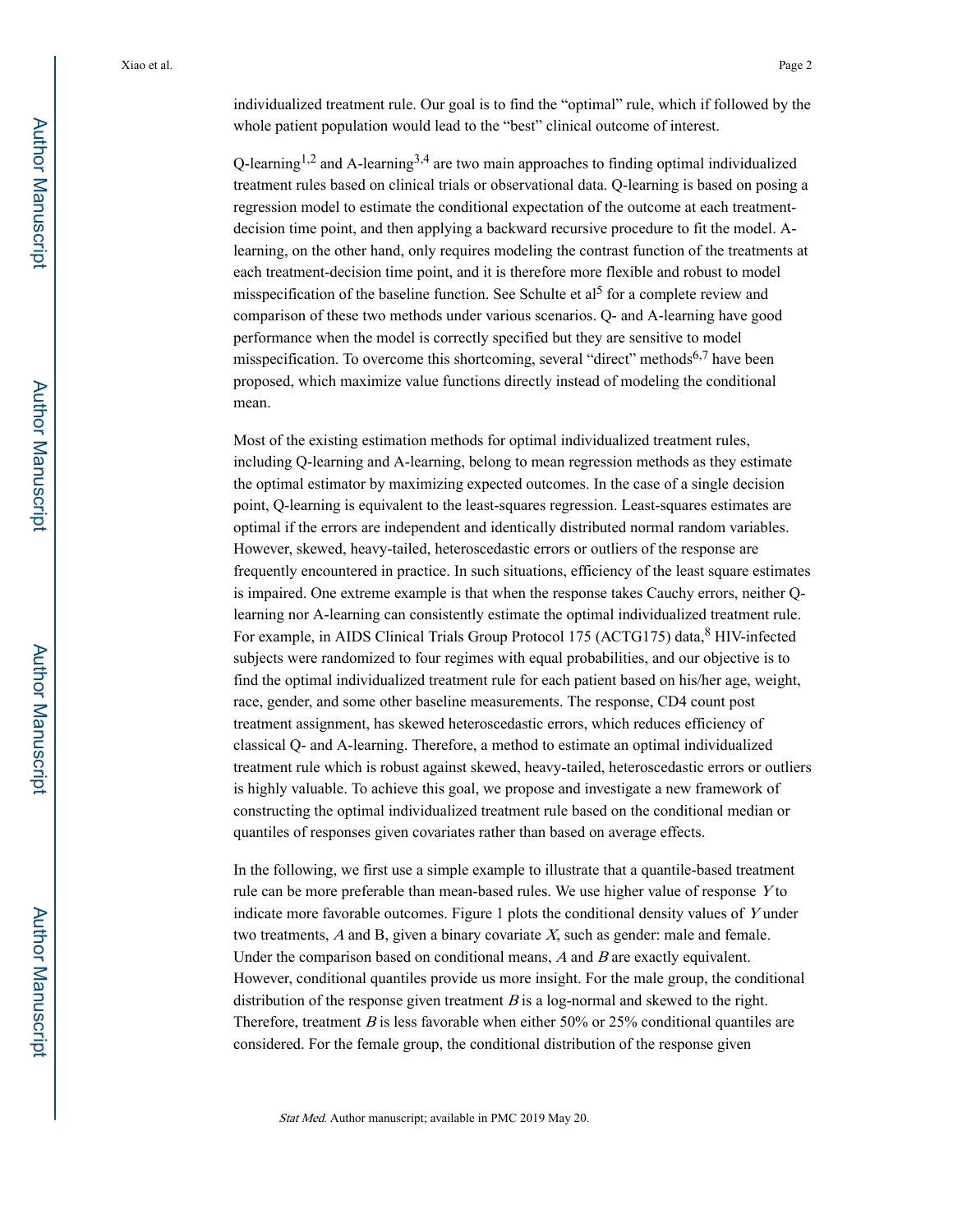treatment A is a standard normal while a Cauchy distribution given treatment B. Therefore, if we make a comparison based on  $25%$  conditional quantile, treatment A is more favorable.

Optimal individualized treatment rules based on quantiles have been previously studied in Zhang et al, <sup>9</sup> Linn et al, <sup>10</sup> and Wang et al.<sup>11</sup> These papers focus on estimating optimal individualized treatment rules that maximize the marginal quantile of the potential outcome. However, our method is fundamentally different from these works by modeling the conditional quantiles of the response and maximizing the conditional quantile of the potential outcome. Our method is more closely related with standard quantile regression,<sup>12</sup> and it is more favorable in terms of estimation efficiency compared with the direct search methods that maximize the marginal quantile of the potential outcome.

In this paper, we propose a general framework for estimating the optimal individualized treatment rule based on robust regression. Our work focuses on homoscedastic treatment effect cases, i.e. the error term in the considered quantile regression is assumed to be conditionally independent of treatment given covariates. Under such settings, our model can still accommodate heteroscedastic responses; however, the corresponding optimal individualized treatment rules are the same across all quantile levels. Three types of lossbased learning methods will be considered and studied under the new estimation framework : quantile regression, regression based on Huber's loss, and e-insensitive loss. The proposed methodologies have the following desired features. First, the new treatment rule obtained by maximizing the conditional quantile is suitable for data with skewed, heavytailed errors or outliers. Second, the proposed estimator requires modeling the contrast function only, and is therefore robust against misspecification of the baseline function as in A-learning. Third, empirical results from our comprehensive numerical studies suggest favorable performance of the proposed robust regression estimator over traditional meanbased methods.

The rest of the paper is organized as follows. In Section 2, we introduce the proposed robust estimation procedure for the optimal individualized treatment rule and discuss its connections with and differences from existing methods. In Section 3, we establish asymptotic properties of the proposed estimators, including consistency and asymptotic normality. Simulation studies are conducted to assess the finite sample performance of the proposed estimators in Section 4, followed by its application to the AIDS ACTG175 data in Section 5. Concluding remarks are given in Section 6. All the technical proofs are provided in the Supplementary Appendix A.

# **2 | NEW OPTIMAL TREATMENT ESTIMATION FRAMEWORK: ROBUST REGRESSION**

#### **2.1 | Notation and Assumptions**

Consider a single stage study with two treatments. For each patient i,  $i = 1, \ldots, n$ , the observed data are denoted by  $(X_i, A_j, Y_i)$ , where  $X_i \in \mathcal{X} \subset \mathbb{R}^p$  denotes the baseline covariates,  $A_i \in \mathcal{A} = \{0, 1\}$  denotes the treatment assigned to the patient, and  $Y_i$  is the realvalued response, which is coded so that higher values indicate more favorable clinical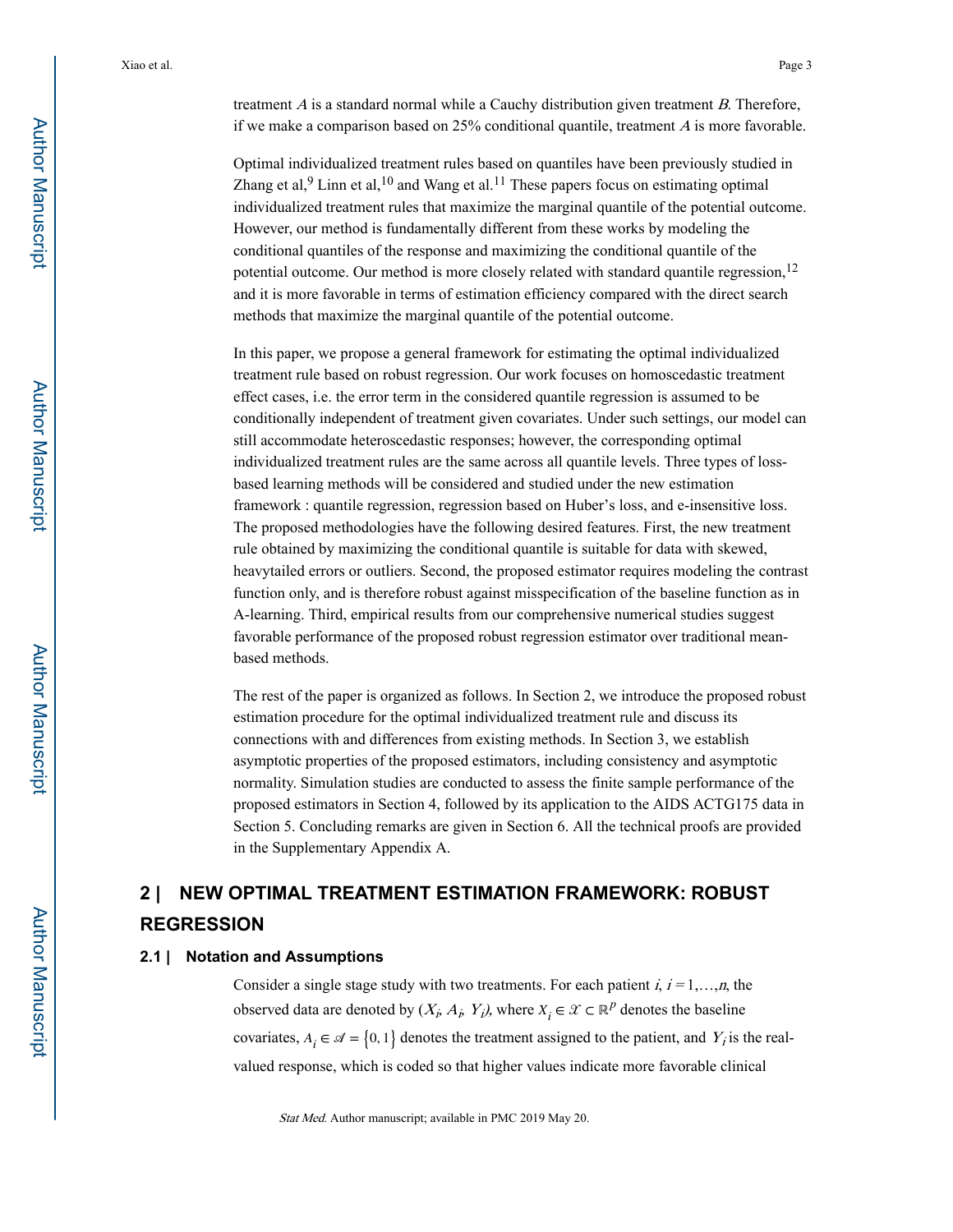outcomes. Let  $Y^*_{\tau}(a)$  denote the potential outcome that might be observed for individual *i* had s/he received treatment *a*. Define the propensity score  $\pi(x) = \text{pr}(A_i = 1 | X_i = x)$ . Following Rubin,<sup>13</sup> we make the following assumptions: (i) stable unit treatment value assumption:  $Y_i = Y_i^*(1)A_i + Y_i^*(0)(1 - A_i)$ ; (ii) strong ignorability assumption:  $A_i \perp \{Y_i^*(a)\}_{a \in \mathcal{A}} | X_i$ ; and (iii) positivity assumption:  $0 < \pi(x) < 1$ ,  $\forall x \in \mathcal{X}$ . We further assume that the the propensity score  $\pi(x)$  is either known (usually true in randomized clinical trials) or can be correctly specified and consistently estimated from the data.

#### **2.2 | New Proposal: Robust Regression**

One commonly used mean-based method for estimating optimal individualized treatment rules is Q-learning, which aims to model the Q-function  $Q(x, a) \triangleq E(Y_i^*(a)|X_i = x)$ . Under assumptions (i)-(ii), one can show that  $E\{Y_i^*(a)|X_i = x\} = E(Y_i|X_i = x, A_i = a)$  and the

associated optimal individualized treatment rule is defined as

 $g_{\mu}^{\text{opt}}(x) = \text{argmax}_{a \in \mathcal{A}} Q(x, a) = \text{argmax}_{a \in \mathcal{A}} E(Y | X = x, A = a)$ . In addition, the value function of a mean-based treatment rule  $g$  is defined as

$$
V_{\mu}(g) = E_X[Q\Big\{X, g(X)\Big\}] \text{ and } g_{\mu}^{\text{opt}} = \text{ argmax }_{g} V_{\mu}(g).
$$

In practice, the response variable Y may have a skewed, heavy-tailed, or heteroscedastic distribution. It is well known that the mean-based estimation may fail to provide an efficient and reliable estimator in such situations. This motivates us to develop robust regression techniques for estimating optimal individualized treatment rules. Define the *τ*th conditional

quantile of  $Y_i^*(a)$  given  $X_i = x$  as  $Q_\tau(x, a) \triangleq \inf \left\{ y : F_{Y_i^*(a)} | X_i \right\}$  $(y|x) \ge \tau$ , where  $F_{Y_i^*(a)}|X_i$  $(y|x) =$ 

$$
\text{pr}\left\{Y_i^*(a) \le y \mid X_i = x\right\}.
$$

Under assumptions (i)-(ii), we have

 $F_{Y_i^*(a)}|X_i$  $(y|x) = F_{Y_i|X_i, A_i}(y|x, a) = pr(Y_i \le y|X_i = x, A_i = a)$ . Then the conditional quantile-

based optimal individualized treatment rule is defined as

$$
g_{\tau}^{\text{opt}}(x) = \operatorname{argmax}_{a \in \mathcal{A}} Q_{\tau}(x, a), \quad \tau \in (0, 1).
$$

For a conditional quantile-based treatment rule  $g$ , the value function is defined as  $V_{\tau}(g) = E_X[Q_{\tau}[X, g(X)]$  and  $g_{\tau}^{\text{opt}} = \text{argmax}_g V_{\tau}(g)$ . It is noted that our defined value function is different from those recently studied in the literature.<sup>9,10,11</sup> Specifically, they considered the marginal cumulative distribution function of the potential outcome,

 $F_{Y_i^*(a)}(y) = \text{pr } \{Y_i^*(a) \leq y\}$ . The marginal quantile-based value function is defined as

$$
\widetilde{V}_{\tau}(g) = \inf \left\{ y \colon F_{Y_i^*(g)}(y) \ge \tau \right\}, \text{ where } F_{Y_i^*(g)}(y) = E_X\left( \text{ pr}\left[ Y_i^*\left\{ g(X_i) \right\} \le y \mid X_i \right] \right), \text{ and the optimal}
$$

individualized treatment rule which maximizes the  $\tau$ th marginal quantile  $g_{\tau}^{\text{Opt-max}}$  is defined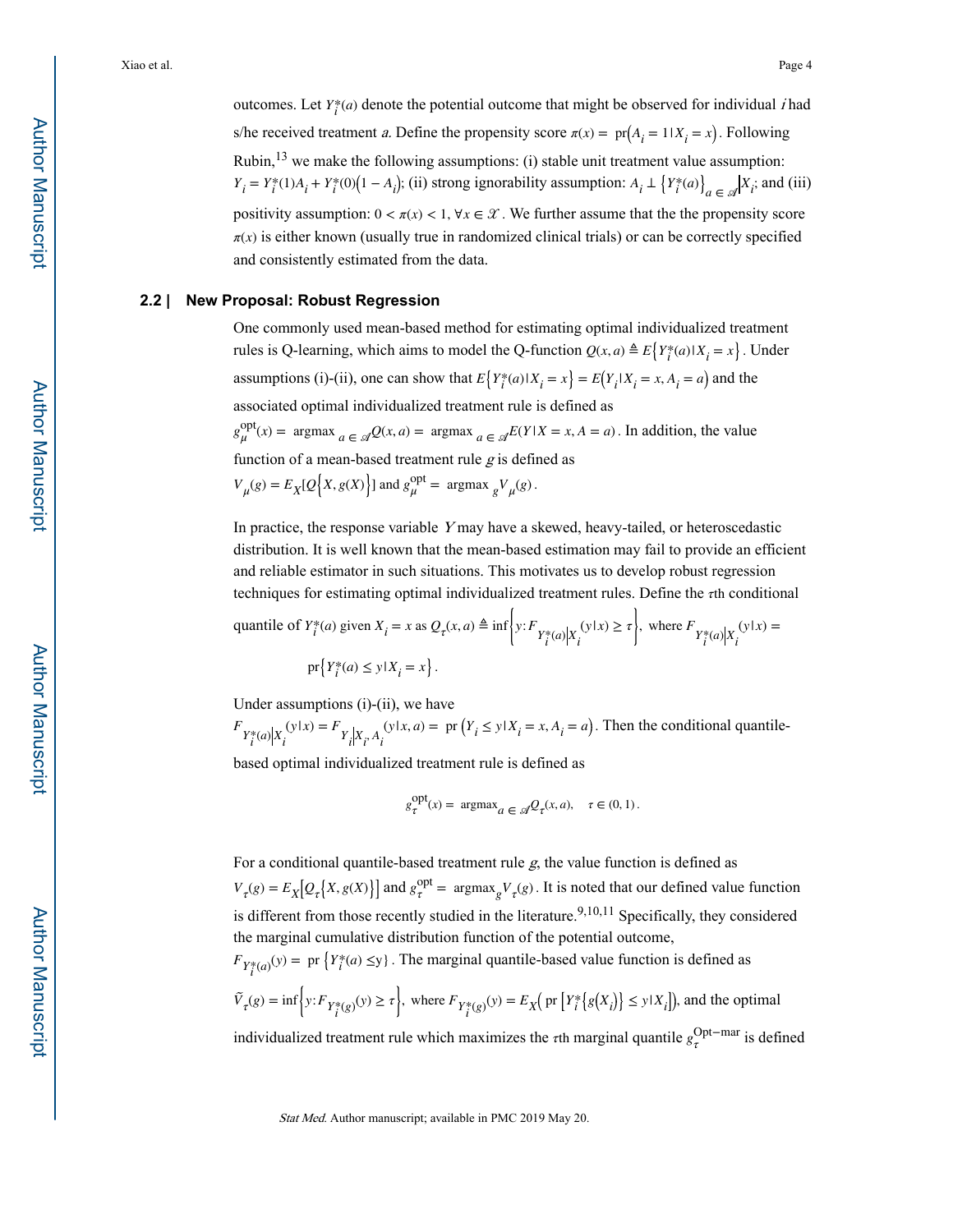as  $g_{\tau}^{\text{opt-max}} = \argmax_{g} \tilde{V}_{\tau}(g)$ . In contrast to the mean-based methods for optimal treatment decision, where the optimal individualized treatment rules are usually the same based on the conditional mean or marginal mean, the maximizers of  $V_\tau(g)$  and  $\tilde{V}_\tau(g)$  are generally different in the context of quantile regression. We provide two toy examples in the Supplementary Appendix E to demonstrate the differences and show that the individualized treatment rule that maximizes the marginal quantile may not be the optimal choice for an individual patient. For an individual, the ITR maximizing the conditional quantile may be more desirable comparing with the ITR maximizing the marginal quantile, because an individual only cares how well the ITR does given his/her own  $X$ , but doesn't care how well the ITR does for the whole population. However, the ITR that maximizes the marginal quantile has its own merits. First, the ITR maximizing the marginal quantile can be estimated in a modelfree way, for example, as studied in Wang et  $al<sup>11</sup>$ , but the ITR maximizing the conditional quantile usually can not, because it requires a model for the conditional quantile function  $Q_{\tau}(x, a)$ . In this sense, the ITR maximizing the marginal quantile is more robust to model (*x*, *a*) . In this sense, the ITR maximizing the marginal quantile can be estimated in a mode way, for example, as studied in Wang et al<sup>11</sup>, but the ITR maximizing the conditional antile usually can not, because it req

misspecification. Second, because the estimated value function based on the marginal quantile is a measure for the whole population and nonparametric in nature, it can be used to compare the effectiveness of different ITRs, including the ITR maximizing the conditional quantile.

To connect the conditional quantile-based optimal individualized treatment rule with the mean-based optimal individualized treatment rule, we consider the following model,

$$
Y_i = h_0(X_i) + A_i C(X_i; \beta_0) + \epsilon_i, \quad (1)
$$

where  $h_0(\cdot)$  is an  $Y_i = h_0(X_i) + A_i C(X_i; \beta_0) + \epsilon_i$ , (1)<br>( ⋅ ) is an unspecified baseline function,  $C(\cdot; \beta_0)$  is the conspecified parametric form, and  $\epsilon_i$  is the error term which  $_{0}$ ) is the contrast function with a correctly specified parametric form, and  $\epsilon_i$  is the error term which satisfies the conditional independence error assumption  $\epsilon_i \perp A_i | X_i$ . Note that the error term defined in (1) can be very general. For example, we can take  $\epsilon_i = \sum_{j=1}^{K} \sigma_j (X_i) e^{i\theta}$ *i f*<sub>0</sub>) is the contrast function with a<br>or term which satisfies the conditions<br>the error term defined in (1) can be  $\lambda_{ij}$ <br>for some  $K \ge 1$ , where  $\sigma_j(\cdot)$ 's are<br>= 1,..., *K*. This class of error arbitrary positive functions and  $e_{ij} \perp (A_i, X_i)$  for all  $j = 1, \ldots, K$ . This class of error representation can be used to model skewness, heavy tailedness, and heteroscedasticity. Under the assumed model and conditional independence error assumptions, we have

$$
Q(X_i, A_i) = h_0(X_i) + A_i C(X_i; \beta_0) + \mu_{\epsilon}(X_i);
$$

$$
Q_{\tau}(X_i, A_i) = h_0(X_i) + A_i C(X_i; \beta_0) + F_{\epsilon}^{-1}(X_i; \tau),
$$

where  $\mu_e(X_i)$  and  $F_e^{-1}(X_i; \tau)$  denote the conditional mean and the conditional  $\tau$ th quantile of  $\epsilon_i$ *i* given *Xi*, respectively. Therefore, the mean-based and conditional quantile-based optimal individualized treatment rules are both given by  $g_{\mu}^{\text{opt}}(x) = g_{\tau}^{\text{opt}}(x) = g_0^{\text{opt}}(x) = I\{C(x; \beta_0) > 0\}$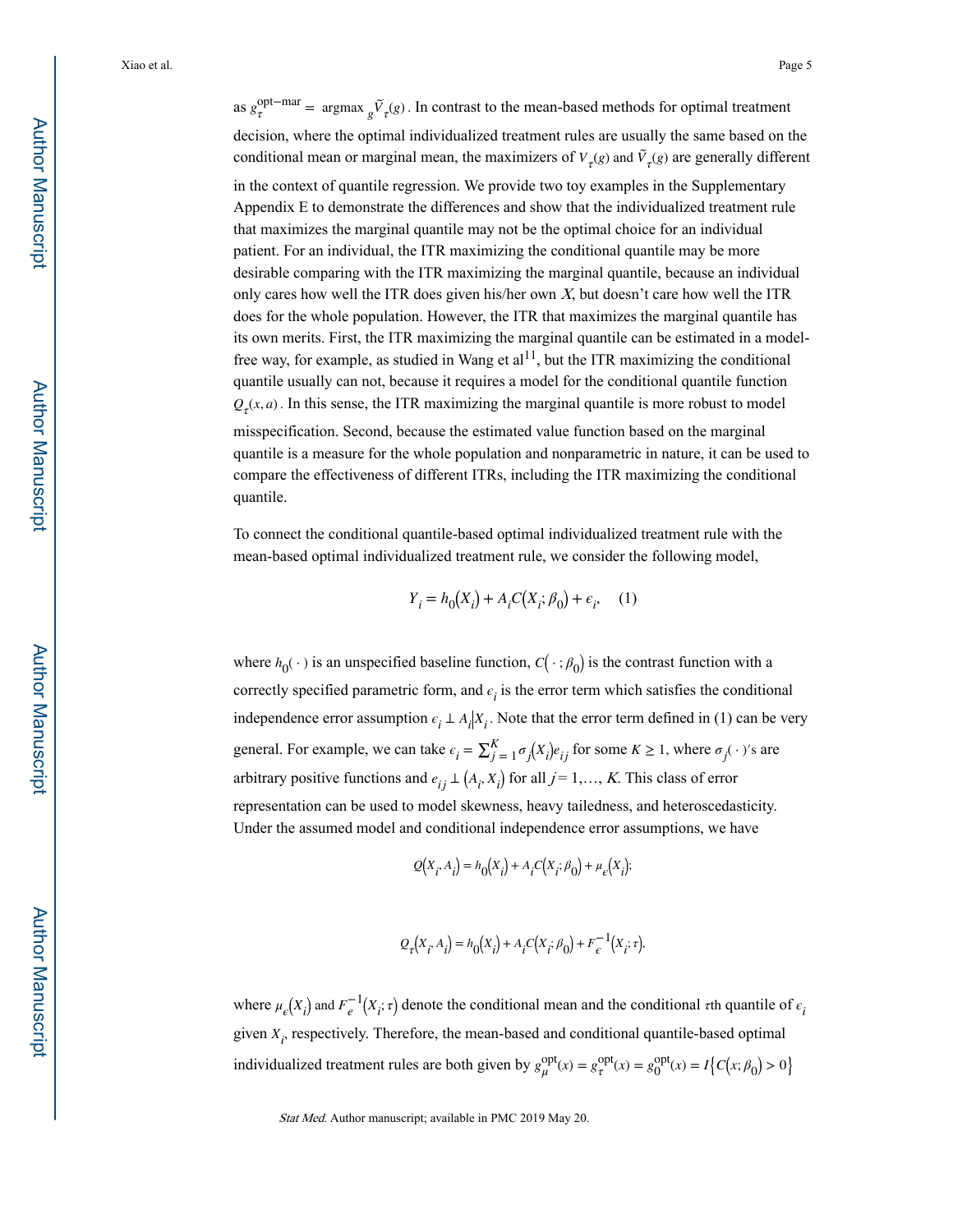for any  $\tau \in (0, 1)$ . Note that model (1) is not a standard quantile regression model since we assume a special error structure. The reason we consider such a model is to make a fair comparison between the mean-based and quantile-based optimal individualized treatment rules because they are the same under the assumed model. In the next Section, we extend some theoretical properties of the proposed estimators to a general quantile regression model.

We propose to estimate  $(\beta, \gamma)$  by minimizing

$$
L_n(\beta, \gamma) = \frac{1}{n} \sum_{i=1}^n M[Y_i - \varphi(X_i; \gamma) - \{A_i - \pi(X_i)\} C(X_i; \beta)], \quad (2)
$$

 $L_n(\beta, \gamma) = \frac{1}{n} \sum_{i=1}^{n} M[Y_i - \varphi(X_i; \gamma) - \{A_i - \pi(X_i)\} C(X_i; \beta)],$  (2)<br>where  $M(\cdot)$  is a nonnegative convex function with the minimum achieved at 0, and  $\varphi(X; \gamma)$  is<br>a posited parametric function for  $h_0(X) + \pi(X) C(X; \beta_0)$ , but a posited parametric function for  $h_0(X) + \pi(X)C(X; \beta_0)$ , but is not required to be correctly specified, such as a linear function. Denote the minimizer of (2) by  $(\hat{\beta}_M^R, \hat{\gamma}_M^R)$ . The estimated optimal individualized treatment rule is then  $\hat{g}_M^R(x) \triangleq I\Big\{C\Big(x;\hat{\beta}_M^R\Big) > 0\Big\}$ . In the following, we a posited parametric random for  $n_0(x) + \lambda(x) c(x, \rho_0)$ , but is not required to be correctly<br>specified, such as a linear function. Denote the minimizer of (2) by  $(\hat{\beta}_M^R, \hat{\gamma}_M^R)$ . The estimat<br>optimal individualized treat consider the following three types of loss functions, i.e., the pinball loss

$$
M(x) = \rho_{\tau}(x) \triangleq \begin{cases} (\tau - 1)x, & \text{if } x < 0\\ \tau x, & \text{if } x \ge 0 \end{cases}
$$

where  $0 < \tau < 1$ , the Huber loss

$$
M(x) = H_{\alpha}(x) \triangleq \begin{cases} 0.5x^2, & \text{if } |x| < \alpha \\ \alpha |x| - 0.5\alpha^2, & \text{if } |x| \ge \alpha \end{cases}
$$

for some  $\alpha > 0$ , and the  $\epsilon$ -insensitive loss

$$
M(x) = J_{\epsilon}(x) \triangleq \max(0, |x| - \epsilon)
$$

 $M(x) = J_{\epsilon}(x) \triangleq \max(0, |x| - \epsilon)$ <br>for some  $\epsilon > 0$ .<br>The pinball loss is frequently applied to quantile regression, <sup>12</sup> and the Huber and  $\epsilon$ insensitive losses are robust against heavy tailed errors or outliers. We will prove in the following section that under model (1) and the conditional independence error assumption, RR(*M*)-learning methods with these three loss functions all consistently estimate  $g_0^{\text{opt}}$  which maximizes both the mean-based value and the conditional quantile-based value. When the conditional independence error assumption is not satisfied, it is hard to characterize the optimal individualized treatment rules obtained by RR(M)-learning with the Huber and *ϵ*insensitive losses. However, for the  $RR(M)$ -learning with the pinball loss, we can prove that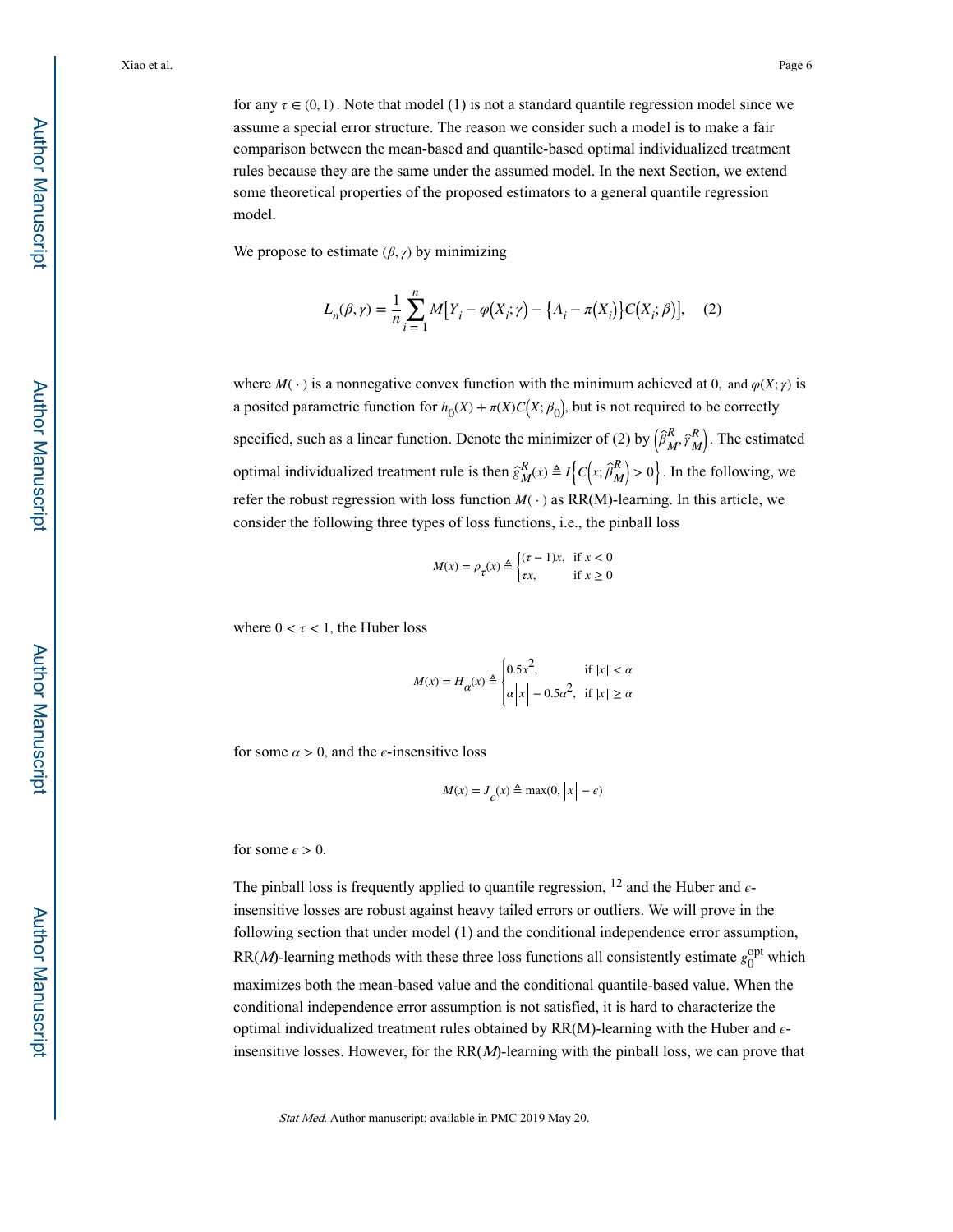the solution approximately maximizes the *τ*th conditional quantile of the potential outcome. A dramatic different feature of pinball loss, Huber loss and *ϵ*-insensitive loss, when compared with the square loss, is that they penalize large deviances linearly instead of quadratically. This property makes them more robust when dealing with responses with nonnormal type of errors. In next two sections, we will study theoretical and numerical properties of each of the three estimators.

# **3 | ASYMPTOTIC PROPERTIES**

For simplicity of presentation, throughout this section we assume that the propensity score  $\pi(x)$  is known, which is usually true in randomized clinical trials. However, the established asymptotic results can be easily extended to the case when the posited model for the propensity score  $\pi(x)$  is correctly specified and consistently estimated from data.

#### **3.1 | Consistency of Robust Regression: Pinball Loss**

We first establish consistency of the robust regression estimator obtained from the pinball loss in the following Theorem.

**Theorem 1.** Under regularity conditions (C1)-(C8) in the Supplementary Appendix A,  $\beta_{\rho(\tau)}^R$ *R* converges in probability to  $\beta_0$  for any  $\tau \in (0, 1)$ , where  $\beta_{\rho(\tau)}^{\kappa}$  is the solution to (2) with  $R$ <sub>o( $\tau$ )</sub> is the solution to (2) with  $M(x) = \rho_{\tau}(x)$ .

Remark 1. The proof of Theorem 1 is given in the Supplementary Appendix A. Theorem 1 does not require the finiteness of  $E(Y)$ , and therefore it can be applied to the case when  $\epsilon$ , *i*

follows a Cauchy distribution. In addition, the conditional independence error assumption (C2), i.e.  $\epsilon_i \perp A_i | X_i$ , can be tested by various conditional independence tests developed in the literature, for example, see the Reference List.<sup>14,15,16,17,18</sup> In Section 5, we will demonstrate usefulness of the test by applying the kernel-based conditional independence test (KCI-test). <sup>18</sup> Since the KCI-test does not assume functional forms among variables, it suits our need.

When the conditional independence error assumption does not hold,  $\beta_{\rho(\tau)}^{\Lambda}$  may n  $R$ <sub>o( $\tau$ </sub>) may no longer be a consistent estimator of  $\beta_0$ . One intuitive explanation for this is that the error term  $\epsilon$  may contain extra information with respect to the interaction between  $A$  and  $X$ . In fact, a general result which can be derived for this case is that,  $\left\{\beta^{\prime\prime}_{\rho(\tau)}\right\}$ *R*<sub> $ρ(τ)$ </sub>,  $\hat{\gamma}^R_{ρ(τ)}$  $\left\{\n \begin{array}{c}\n R \\
 \hline\n a(x)\n \end{array}\n \right\}$  minimizes a weighed meansquare error loss function with the specification error.<sup>19,20</sup>

To do this, we consider a general quantile regression model. Specifically, we assume the conditional *τ*th quantile of Y given A and X is given by  $Q_{\tau}(X, A) = h_{0, \tau}(X) + AC[X; \beta_0(\tau)]$ , where  $h_{0, \tau}(x)$  is an unspecified baseline function and  $C[X; \beta_0(\tau)]$  is the contrast function with respect to the  $\tau$ th quantile. Note that we use  $\beta_0(\tau)$ instead of  $\beta_0$  to emphasize that the true  $\beta$  may vary with respect to  $\tau$ . Define  $\hat{Q}(\beta, \gamma) = \varphi(X; \gamma) + \{A - \pi(X)\} C(X; \beta)$ . Let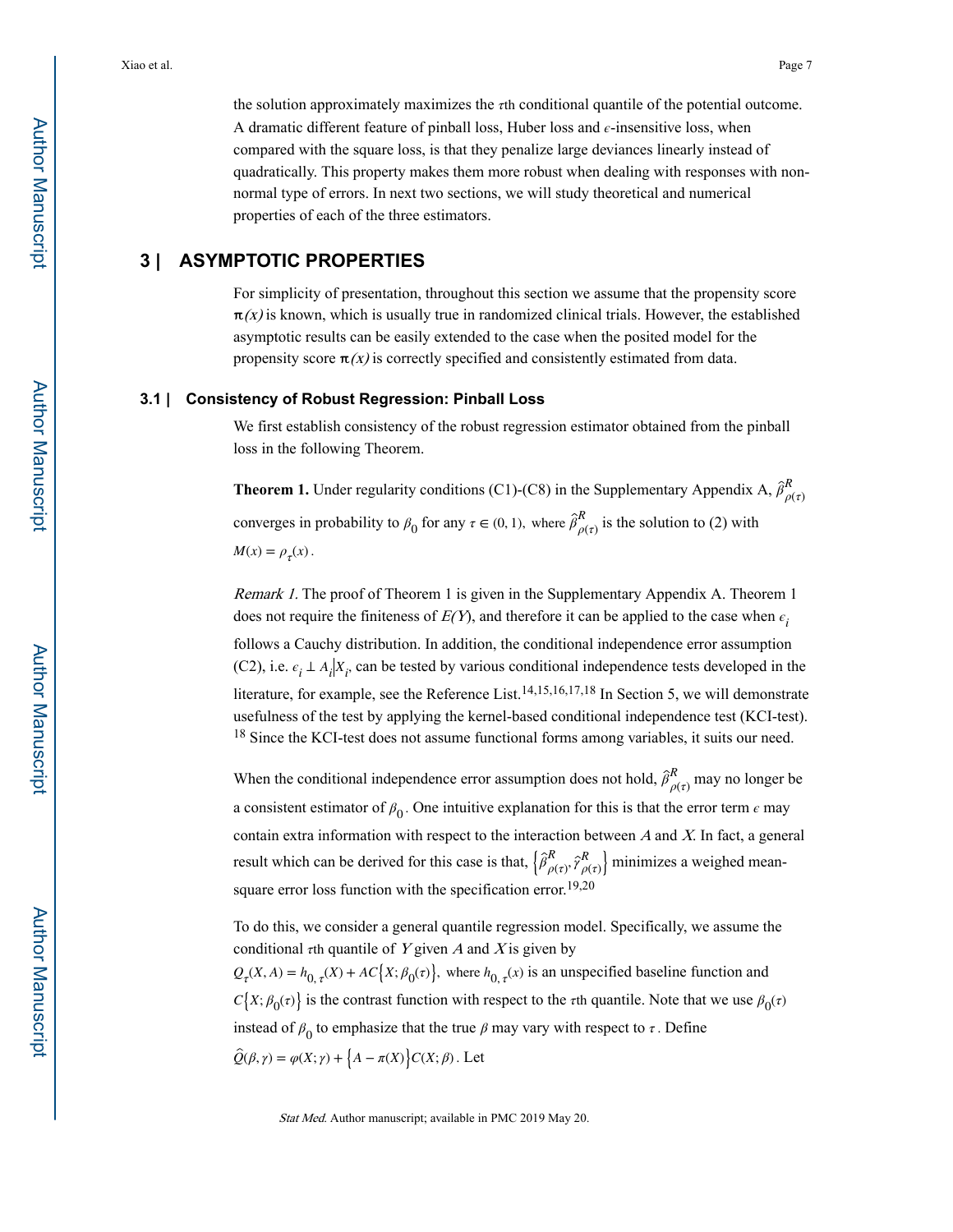$\left\{\beta(\tau), \gamma(\tau)\right\} = \operatorname*{argmin}_{\beta, \gamma} E\left[\rho_{\tau}\left\{Y - \hat{Q}(\beta, \gamma)\right\} - \rho_{\tau}\left\{Y - \hat{Q}(\beta', \gamma')\right\}\right],$  (3)<br>where  $(\beta', \gamma')$  is any fixed point in the parameter space  $\Re \times \Gamma$ . Define the specification error<br>as  $\Delta_{\tau}(X, A; \beta, \gamma) \triangleq \hat{Q}$ as  $\Delta_{\tau}(X, A; \beta, \gamma) \triangleq Q(\beta, \gamma) - Q_{\tau}(X, A)$ . Moreover, define the quantile-specific residual as  $\epsilon_{\tau} \triangleq Y - Q_{\tau}(X, A)$  with the conditional density function  $f_{\epsilon_{\tau}}(\cdot | X, A)$ . Then we have the following approximation theorem.

**Theorem 2.** Suppose that (i) the conditional density  $f_Y(y|X, A)$  exists a.s.; (ii)  $E\left\{Q_\tau(X,A)\right\}$  and  $E\left\{\Delta_\tau^2(X,A;\beta,\gamma)\right\}$  are finite; and (iii)  $\{\beta(\tau),\gamma(\tau)\}\$ uniquely solves (3). Then

$$
\left\{\beta(\tau), \gamma(\tau)\right\} = \operatorname*{argmin}_{\beta, \gamma} E\Big\{w_{\tau}(X, A; \beta, \gamma) \Delta_{\tau}^{2}(X, A; \beta, \gamma)\Big\},\
$$

where

$$
w_{\tau}(X, A; \beta, \gamma) = \int_0^1 (1 - u) f_{\epsilon_r} \left\{ u \Delta_{\tau}(X, A; \beta, \gamma) \Big| X, A \right\} du.
$$

*Remark 2.* The proof of Theorem 2 follows that of Theorem 1 in Angrist et al<sup>19</sup> and is thus omitted for brevity. Theorem 2 shows that  $\hat{Q} \{ \beta(\tau), \gamma(\tau) \}$  is a weighted least square approximation to  $Q_{\tau}(X, A)$ . In other words,  $\varphi\{X; \gamma(\tau)\} + \{A - \pi(X)\} C\{X; \beta(\tau)\}$  is close to  $h_{0,\tau}(X) + AC\{X; \beta_0(\tau)\}\.$  Therefore, even though  $\beta(\tau)$  and  $\beta_0(\tau)$  are not exactly the same, the difference between them is small in general. This coupled with the fact that  $\beta_{\rho(\tau)}^{\Lambda}$  convert  $R$  converges in probability to  $\beta(\tau)$  (proved in Theorem 4), leads to the finding that the estimated optimal individualized treatment rule  $\hat{g}^R_{\rho(\tau)}$  $R_{\rho(\tau)}(x) \triangleq I\Big\{C\Big(x;\hat{\beta}^R_{\rho(\tau)}\Big)$  $\binom{R}{a(\tau)} > 0$  maximizes the *τ*<sup>th</sup> conditional quantile approximately. This observation is justified numerically later in Supplementary Appendix B. When there exists  $\gamma_0 \in \Gamma$  such that  $\varphi(x; \gamma_0) = h_{0, \tau}(x) + \pi(x)C\{x; \beta_0(\tau)\},$  we have  $\beta(\tau) = \beta_0(\tau)$ .

#### **3.2 | Consistency of Robust Regression: Other Losses**

Under model (1) and the assumption  $\epsilon \perp A|X$ , similar consistency results can be established for Huber loss and the  $\epsilon$ -insensitive loss, as stated in Theorem 3.

**Theorem 3.** Under regularity conditions (C1)-(C8) given in the Supplementary Appendix A, we have

**(a)**  $\hat{\beta}_{H(\alpha)}^R$  converges in probability to  $\beta_0$  for all  $\alpha > 0$ , where  $\hat{\beta}_{H(\alpha)}^R$  is the solution of (c) all *α* > 0, where  $\hat{\beta}_{H(\alpha)}^R$  is the  $R$ <sub>*H*(*a*)</sub> is the solution of (2) with  $M(x) = H_{\alpha}(x)$ ;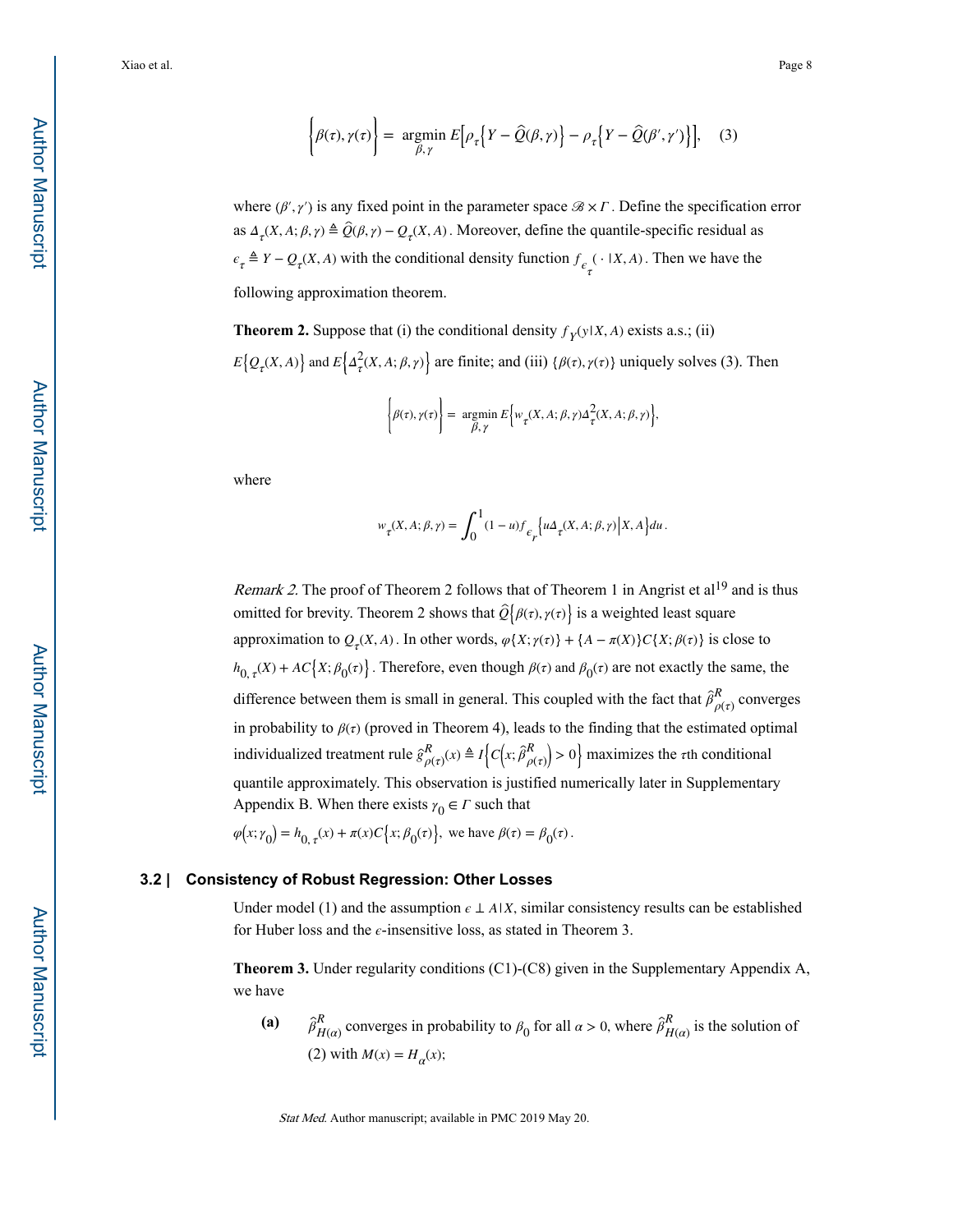**(b)**  $\hat{\beta}^R_{J(\epsilon)}$  convert *R* converges in probability to  $\beta_0$  for all  $\epsilon > 0$ , where  $\hat{\beta}^R_{J(\epsilon)}$  is the solution of (2) for all  $\epsilon > 0$ , where  $\hat{\beta}^R_{J(\epsilon)}$  is the :  $J(\epsilon)$ <sup>15  $\mu$ </sup>  $R$ <sub>*I(c)*</sub> is the solution of (2) with  $M(x) = J_{\epsilon}(x)$ .

#### **3.3 | Asymptotic Normality: Pinball Loss**

Without loss of generality, in this section we assume both functions  $\varphi(X; \gamma)$  and  $C(X; \beta)$  take a linear form:

$$
\varphi(X; \gamma) = \tilde{X}^T \gamma \text{ and } C(X; \beta) = \tilde{X}^T \beta, \text{ where } \tilde{X} = (1, X^T)^T. \text{ Let } \hat{\beta}(\tau) = \hat{\beta}_{\rho(\tau)}^R \text{ and } \hat{\gamma}(\tau) = \hat{\gamma}_{\rho(\tau)}^R. \text{ Define}
$$
\n
$$
W = [A - \pi(x)\tilde{X}^T, \tilde{X}^T]^T, \theta(\tau) = \left\{\beta(\tau)^T, \gamma(\tau)^T\right\}^T, \hat{\theta}(\tau) = \left\{\hat{\beta}(\tau)^T, \hat{\gamma}(\tau)^T\right\}^T \text{ and } J(\tau) \triangleq E \text{ Under the}
$$
\n
$$
[f_Y \{W^T \theta(\tau) \mid X, A\} W W^T]
$$

following regularity conditions, similar to those assumed in Angrist et al<sup>19</sup> and Lee,<sup>20</sup> we establish the asymptotic normality of  $\hat{\theta}(\tau)$  in Theorem 4.

- **(B1)**  $\{ (Y_i, X_i, A_i, \epsilon_i), i = 1, ..., n \}$  are independent and identically distributed random variables;
- **(B2)** The conditional density function  $f_y(y \mid X = x, A = a)$  exists, and it is bounded and uniformly continuous in y and x; aly continuous in *y* and *x* ive definite for all  $\tau \in (0, 0)$ <br>  $< \infty$  for some  $\epsilon > 0$ .<br>
gularity conditions (B1)-
- **(B3)** *J*(*τ*) is positive definite for all  $\tau \in (0, 1)$ , where  $\theta(\tau)$  is uniquely defined in (3);

**(B4)** 
$$
E(||X||^{2+\epsilon}) < \infty
$$
 for some  $\epsilon > 0$ .

**Theorem 4.** Suppose regularity conditions (B1)-(B4) hold. Then, we have

- **1.** (**Uniform Consistency**)  $\sup_{\tau} \left\| \hat{\theta}(\tau) \theta(\tau) \right\| = o_p(1);$
- **2. (Asymptotic Normality)**  $J(\cdot)\sqrt{n} \{\hat{\theta}(\cdot) \theta(\cdot)\}$  converges in distribution to a zero mean Gaussian process with covariance function  $\Sigma(\tau, \tau')$  defined as

$$
\Sigma(\tau, \tau') = E\Big(\Big[\tau - I\Big\{Y < W^{\mathrm{T}}\theta(\tau)\Big\}\Big]\Big[\tau' - I\Big\{Y < W^{\mathrm{T}}\theta(\tau')\Big\}\Big]WW^{\mathrm{T}}\Big).
$$

The proof of Theorem 4 is similar to Angrist et  $al<sup>19</sup>$  and so omitted here. The asymptotic covariance matrix of  $\hat{\theta}(\tau)$  can be estimated by either a bootstrap procedure<sup>21</sup> or a nonparametric kernel method.19 Here, we adopt the bootstrap approach to estimate the asymptotic covariance matrix in Section 5. Under model (1), the results of Theorem 4 can be further simplified, as given in Theorem 5.

**Theorem 5.** Assume conditions of Theorem 4 hold. Under model (1) with the conditional independence error assumption, we have

- **1.**  $\sup_{\tau} \|\hat{\beta}(\tau) \beta_0\| = o_p(1);$
- **2.**  $\sqrt{n} \left\{ \hat{\beta}(\tau) \beta_0 \right\}$  converges in distribution to  $N \left\{ 0, J_{11}^{-1} \right\}$  $\left\{\frac{-1}{11}(\tau)\sum_{1}^{n}(\tau,\tau)J_{11}^{-1}(\tau)\right\}$ , where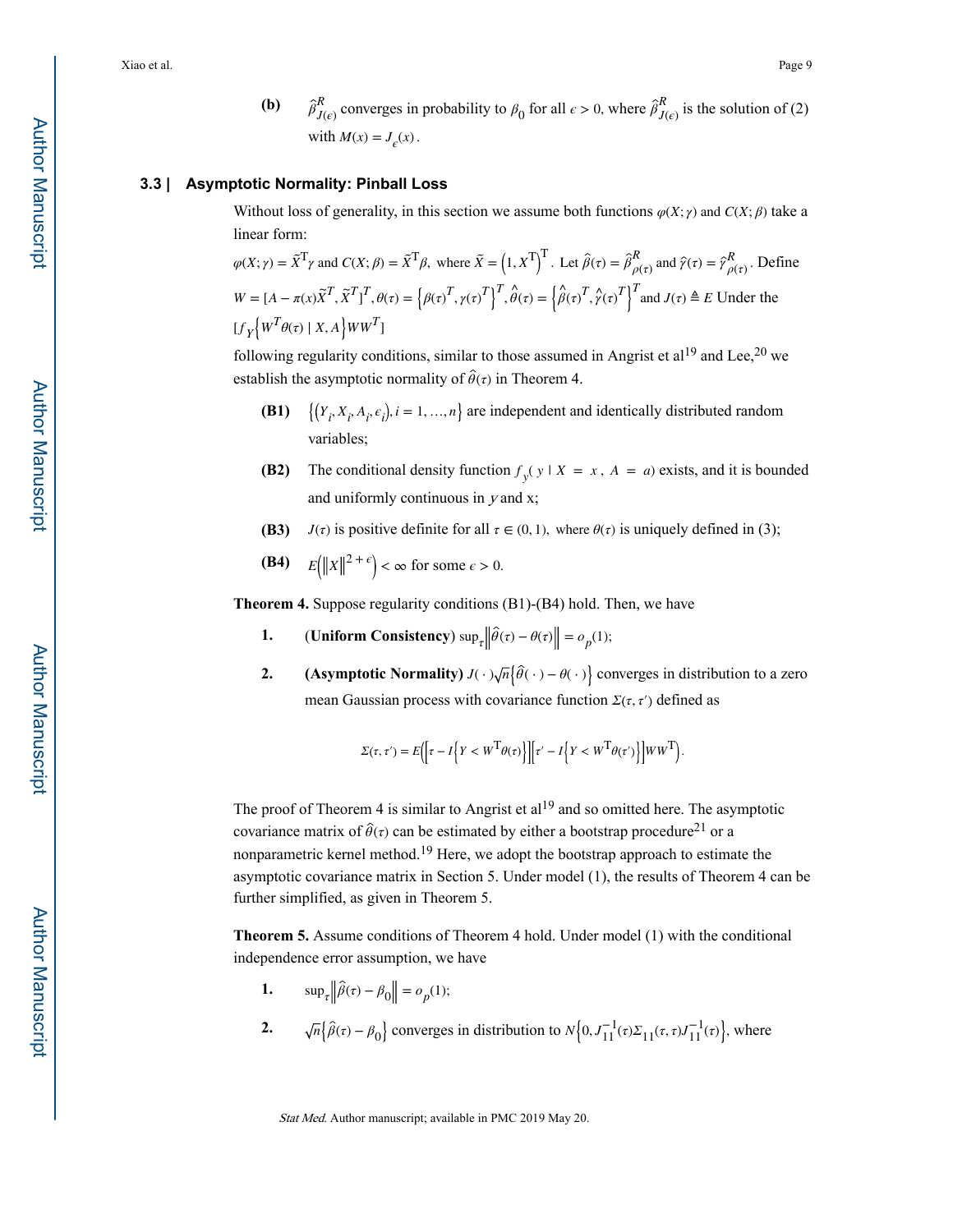$$
J_{11}(\tau)=E\Big[ f_{\epsilon}\Big[\widetilde{X}^{\text{T}}\gamma(\tau)-\varphi_{0}(X)\Big|X\Big]\pi(X)\Big\{1-\pi(X)\Big\}\widetilde{X}\widetilde{X}^{\text{T}}\Big],
$$

$$
\varSigma_{11}(\tau,\tau)=E\bigg[\Big[\tau-I\Big\{\epsilon<\widetilde{X}^{\text{T}}\gamma(\tau)-\varphi_0(X)\Big\}\big]^2\pi(X)\Big\{1-\pi(X)\Big\}\widetilde{X}\widetilde{X}^{\text{T}}\bigg].
$$

Furthermore, we have  $\Sigma_{11}(\tau, \tau) \leq \left[ \min \left\{ \tau^2, (1-\tau)^2 \right\} + 0.25 \right] E \left[ \pi(X) \left\{ 1 - \pi(X) \right\} \tilde{X} \tilde{X}^{\text{T}} \right].$ 

The proof of Theorem 5 is given in the Supplementary Appendix A. When compared with the mean-based estimator, the established asymptotic distribution of  $\hat{\beta}(\tau)$  yields interesting insights. Specifically, the mean-based estimators  $\hat{\beta}_{LS}^A$  $^{A}_{LS}$  and  $\hat{\gamma}^{A}_{LS}$  $^{A}_{I,\text{S}}$  are the minimizer of

$$
\frac{1}{n}\sum_{i=-1}^n\big[Y_i-\varphi\big(X_i;\gamma\big)-\big\{A_i-\pi\big(X_i\big)\big\}C\big(X_i;\beta\big)\big]^2,
$$

and the estimated optimal individualized treatment rule is then  $\hat{g}_{LS}^{A}$  $\mathcal{A}_{LS}(x) \triangleq I \Big\{ C \Big(x; \hat{\beta}_{LS}^A \Big)$  ${A \choose I, S} > 0$ . We refer to this method as the least square A-learning (lsA-learning). Under model (1) with the conditional independence error assumption  $\epsilon \perp A|X$  and the assumption that  $E(\epsilon|X, A)$  exists, or more general the condition  $E(Y|X, A) = h_0(X) + AC(X, \beta_0)$ , it can be shown that  $\left(\beta_{LS}^A\right)$ *A* , *γ LS A* converges in probability to  $(\beta_0, \gamma^*)$  =  $\operatorname{argmin}_{(\beta, \gamma)} E[Y - \varphi(X; \gamma) - \{A - \pi(X)\} C(X, \beta)]^2$ , and  $\hat{g}_{LS}^A$ *A* is a consistent estimator of  $g_{\mu}^{\text{opt}}$ . The asymptotic normality of  $\hat{\beta}_{LS}^A$  is summarized in T  $^{A}_{I S}$  is summarized in Theorem 6. Its proof is omitted, and readers are referred to Lu et al.<sup>22</sup>

**Theorem 6.** Under regularity conditions (A1)-(A4) of Lu et al<sup>22</sup>, we have  $\sqrt{n}$   $\hat{\beta}_{LS}^{A}$  $\frac{A}{LS} - \beta_0$ converges in distribution to  $N(0, U_{11}^{-1} \Omega_{11} U_{11}^{-1})$ , where  $U_{11} = E\left[\pi(X)\left\{1 - \pi(X)\right\}\tilde{X}\tilde{X}^T\right\}$  and

$$
\Omega_{11} = E\Big[\Big\{h_0(X) + \pi(X)C\big(X;\beta_0\big) - \varphi(X;\gamma^*) + \epsilon\Big\}^2\pi(X)\Big\{1 - \pi(X)\Big\}\widetilde{X}\widetilde{X}^{\rm T}\Big].
$$

*Remark 3.* When the family of functions  $\{\varphi(x; \gamma), \gamma \in \Gamma\}$  cannot well approximate the function  $h_0(x) + \pi(x)C(x;\beta_0)$ , the term  $\Omega_{11}$  in the asymptotic variance of  $\hat{\beta}_{LS}^A$  may explode,  $^{A}_{I,S}$  may explode, which makes  $\beta_{LS}^A$  less efficient than  $\beta$  $A_{\text{loss}}$  officient than  $\hat{\theta}$ the family of functions { $\varphi$ (*x*; (*x*)  $C(x; \beta_0)$ , the term  $\Omega_{11}$  in the less efficient than  $\hat{\beta}(\tau)$ .<br>
between than  $\hat{\beta}(\tau)$ .

In summary, the robust regression with the pinball loss has nice theoretical properties and interpretation even when the conditional independence error assumption does not hold. However, we do not have such good properties for robust regression with Huber and the  $e$ insensitive loss. Therefore we recommend the use of the pinball loss in practice.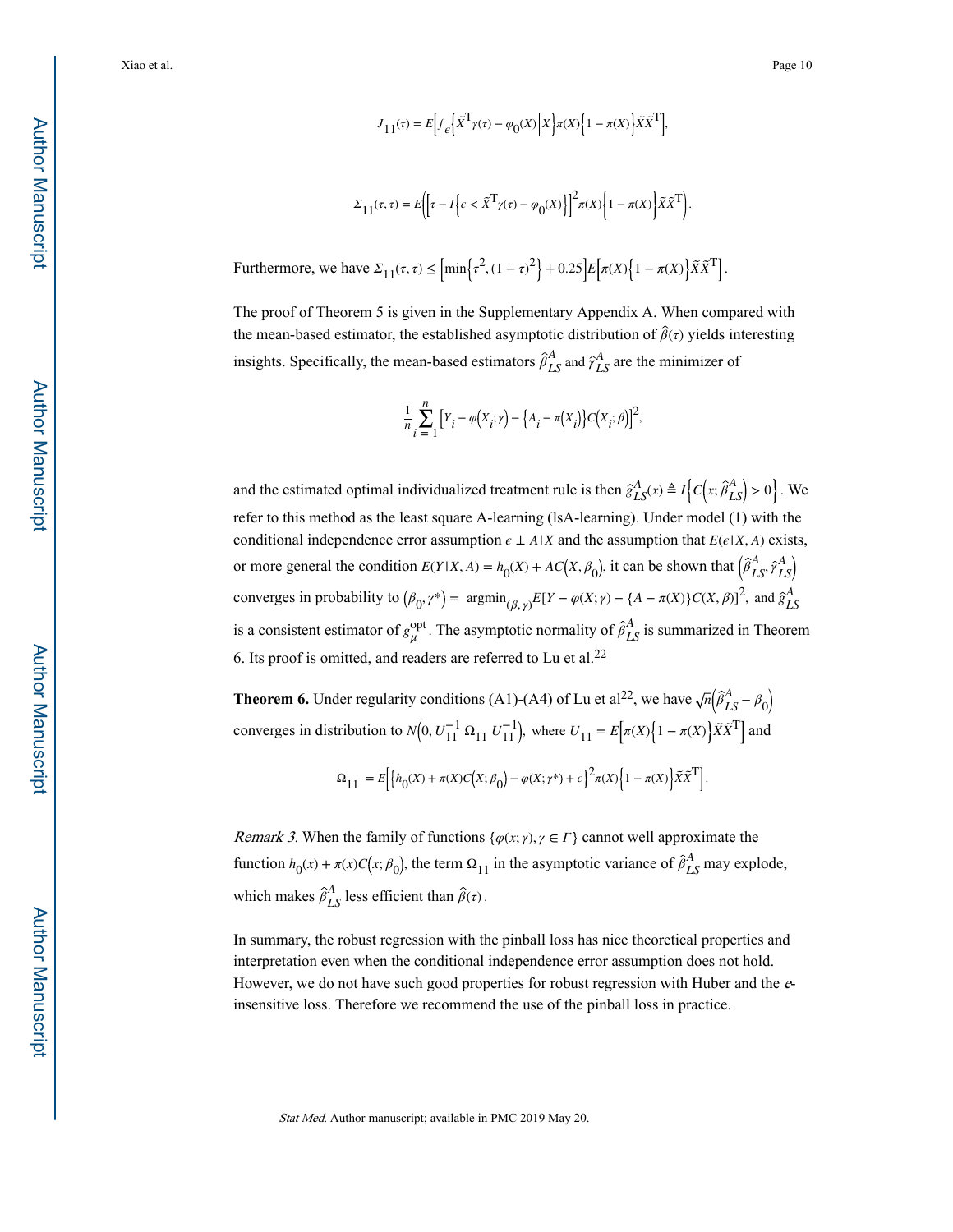## **4 | NUMERICAL RESULTS: SIMULATION STUDIES**

We consider the following two models with  $p = 3$ .

**•** Model I:

$$
Y_i = 1 + (X_{i1} - X_{i2})(X_{i1} + X_{i3}) + (A_i - \pi(X_i))\beta_0^T \tilde{X}_i + \sigma(X_i)\epsilon_i,
$$

where  $X_i = (X_{i1}, X_{i2}, X_{i3})^T$  are multivariate normal with mean zero, variance one, and  $Corr\left(X_{ij}, X_{ik}\right) = 0.5^{|j - k|}, \tilde{X}_i = \left(1, X_i^{\text{T}}\right)^{\text{T}}$  and  $\beta_0 = (0, 1, -1, 1)^{\text{T}}$ .

**•** Model II:

$$
\boldsymbol{Y}_i = \boldsymbol{\gamma}_0^{\text{T}} \boldsymbol{\tilde{X}}_i + \left\{\boldsymbol{A}_i - \pi \big(\boldsymbol{X}_i\big) \right\} \boldsymbol{\beta}_0^{\text{T}} \boldsymbol{\tilde{X}}_i + \sigma \big(\boldsymbol{X}_i \big) \boldsymbol{\epsilon}_i,
$$

where  $\gamma_0^T = (0.5, 4, 1, -3)$ , and  $X_i$ ,  $\tilde{X}_i$  and  $\beta_0$  are the same as Model I.

where  $\gamma_0^T = (0.5, 4, 1, -3)$ , and  $X_i$ ,  $\tilde{X}_i$  and  $\beta_0$  are the same as Model I.<br>The propensity score model  $\pi(\cdot)$  is assumed known. Here, we consider both the constant case  $\pi(X_i) = 0.5$  and the non-constant case case  $\pi(X_i) = 0.5$  and the non-constant case  $\pi(X_i) = logit(X_{i1} - X_{i2})$ . For the non-constant case, it is estimated from the data based on the standard logistic regression. In addition, we consider two different  $\sigma(X_i)$  functions, i.e., the homogeneous case with  $\sigma(X_i) = 1$ , and the heterogeneous case with  $\sigma(X_i) = 0.5 + (X_{i1} - X_{i2})^2$ . In our implementation, we consider linear functions for both the baseline mean and the contrast function, i.e.,  $\varphi(X; \gamma) = \gamma^T \tilde{X}$  and  $C(X; \beta) = \beta^T \tilde{X}$ . We report the results of Model I and II with the constant

propensity score in Tables 1 and 2 , respectively. The corresponding results for the nonconstant propensity score are reported in Tables 3 and 4 , respectively.

We make comparisons among four methods: lsA-learning, robust regression with  $\rho_{0.5}$ (RR( $\rho_{0.5}$ )), robust regression with  $\rho_{0.25}$ (RR( $\rho_{0.25}$ )), and robust regression with Huber loss  $(RR(H))$ . The error terms  $\epsilon_i$  are standard independent and identically distribute normal, lognormal or Cauchy distribution, and they are independent with both  $A$  and  $X$ . It is easy to check that the conditional independence error assumption  $\epsilon \perp A|X$  is satisfied, and  $g_{\mu}^{\text{opt}} = g_{\tau}^{\text{opt}} = I \left\{ \beta_0^{\text{T}} \right\}$  $\left\{ \frac{\partial \tilde{X}}{\partial \tilde{X}}_i > 0 \right\}$ . We consider four different sample sizes 100, 200,400 and 800. To evaluate the performance of each method, we compare three groups of criteria: (1) the mean squared error  $\left\|\hat{\beta} - \beta_0\right\|_2^2$  $\frac{2}{3}$ (MSE), whichh measures the distance between estimated parameters and the true parameter  $\beta_0$ ; (2) the percentage of making correct decisions (PCD), which are calculated based on a validation set with 10,000 observations. Specifically, we take the formula  $100 * 1 - \sum_{i=1}^{N_T} |I|\hat{\beta}^T \tilde{X}_i > 0 - I|\beta_0^T$  $\int_{0}^{T} \tilde{X}_{i} > 0$  / $N_{T}$  with  $N_{T} = 10000$ ; (3) the differences of  $V_{\mu}(g)$  and  $V_{0.5}(g)$  between the optimal individualized treatment rule and the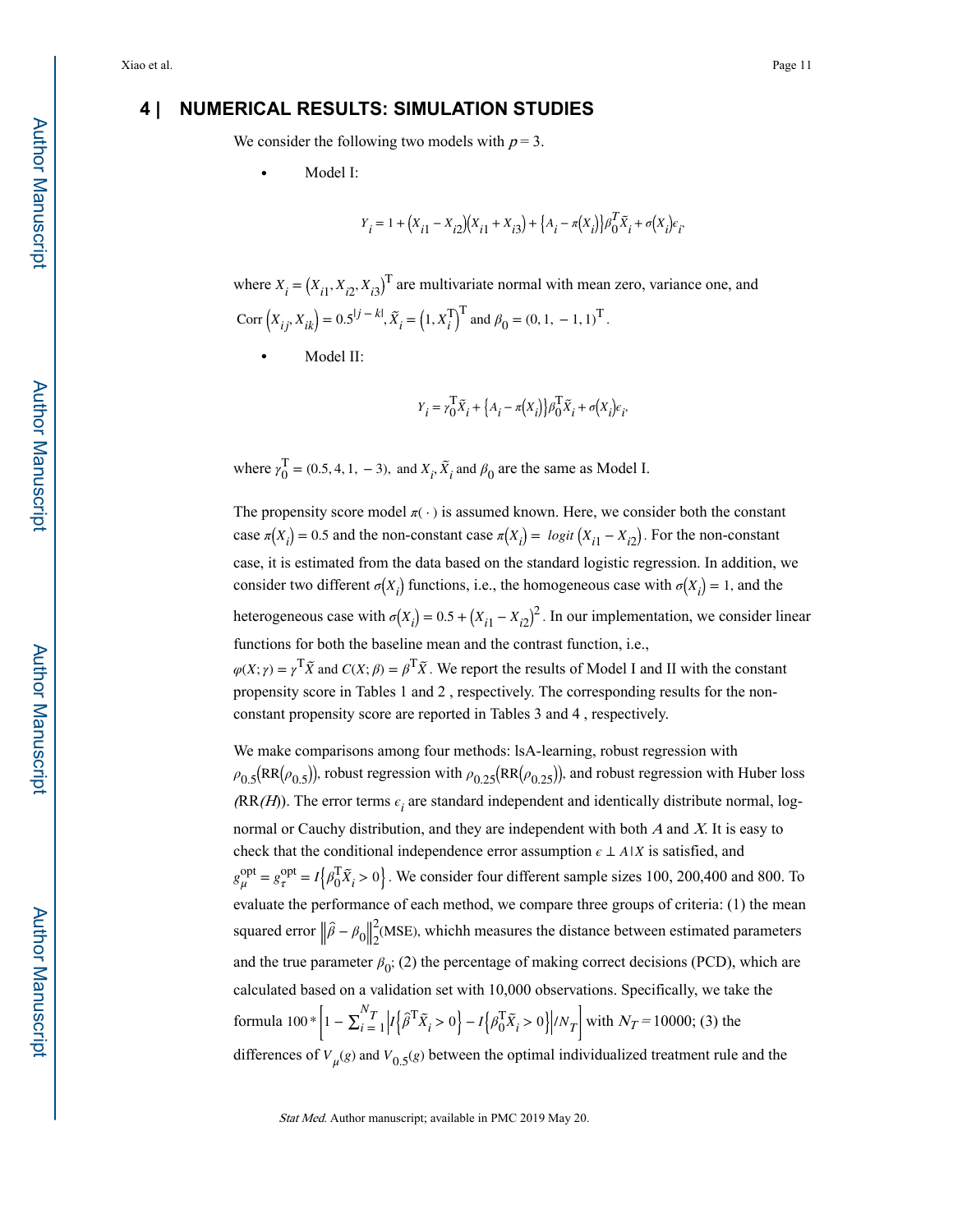estimated individualized treatment rule, where

 $\delta_{\mu} = V_{\mu} (g_{\mu}^{\text{opt}}) - V_{\mu}(\hat{g})$  and  $\delta_{\tau} = V_{\tau} (g_{\tau}^{\text{opt}}) - V_{\tau}(\hat{g}), \forall \tau \in (0, 1)$ .  $V_{\mu}(g)$  and  $V_{\tau}(g)$  (defined in Section 2.2) are estimated from the validation set as well, and they evaluate the overall performance of a treatment regime g, where the former one focuses on the response's mean and the latter one focuses on the response's conditional *τ*th quantile. Under our setting,  $δ<sub>μ</sub> = δ<sub>0.5</sub> = δ<sub>0.25</sub>$ when they all exists. Thus, only  $\delta_{0.5}$  is reported. For each scenario, we run 1,000 replications and report the sample average in the tables. We further report the standard errors of MSE to evaluate the variability of the corresponding statistics.

The simulation results with the constant and non-constant propensity scores are similar, so we focus on the result based on constant propensity score. When comparing the performance of the methods under homogeneous and heterogeneous errors, we observe that lsA-learning works much worse under the heterogeneous errors, while all the other methods are generally less affected by the heterogeneity of the errors. When the baseline function is misspecified as in Model I, under the homogeneous normal errors, RR(H) works slightly better than lsAlearning, while  $RR(\rho_{0.25})$  works the worst. However, the difference in general is small. For the homogeneous log-normal errors, again  $RR(H)$  works the best, while  $RR(\rho_{0.5})$  and *RR*  $(\rho_{0.25})$  have similar performance, and IsA-learning works the worst. Under the homogeneous Cauchy errors,  $RR(\rho_{0.5})$  works the best and  $RR(H)$  has a similar performance. The lsA-learning is no longer consistent, and its MSE explodes. The actual numbers are too large and thus we leave as blank in Tables 1 and 2 . Furthermore, with the Cauchy errors, the PCD of lsA-learning is less than 60% under all scenarios, while other methods' PCD can be as high as 90%. When the baseline function is correctly specified as in Model II, under homogeneous normal errors, lsA-learning performs the best. However, in this case  $RR(H)$ also has a very close performance, and thus makes no difference from a practical point of view to choose between these two methods. The results of Model II under other cases lead to similar conclusions as Model I.

We have also examined the performance of the proposed estimator  $RR(\rho_{\tau})$  with extreme  $\tau$ values ( $\tau$  = 0.1 or 0.9) for Model I with the constant propensity score. The results are provided in the Supplementary Appendix C. We find that the  $RR(\rho_{\tau})$  with the extreme  $\tau$  value works much worse than that with the *τ* value close to 0.5. Thus, we do not recommend using the pinball loss with the extreme *τ* value in practice. A reasonable range of *τ* may be from 0.2 to 0.8.

The overall conclusion is that, under the conditional independence error assumption, the proposed robust regression method  $RR(M)$  is more efficient than mean-based method lsAlearning in the circumstances when observations have skewed, heterogeneous, or heavytailed errors. On the other hand, when the error terms indeed follows independent and identically distributed normal distribution, the loss of efficiency of RR(M) is not significant. This is especially true when Huber loss is applied.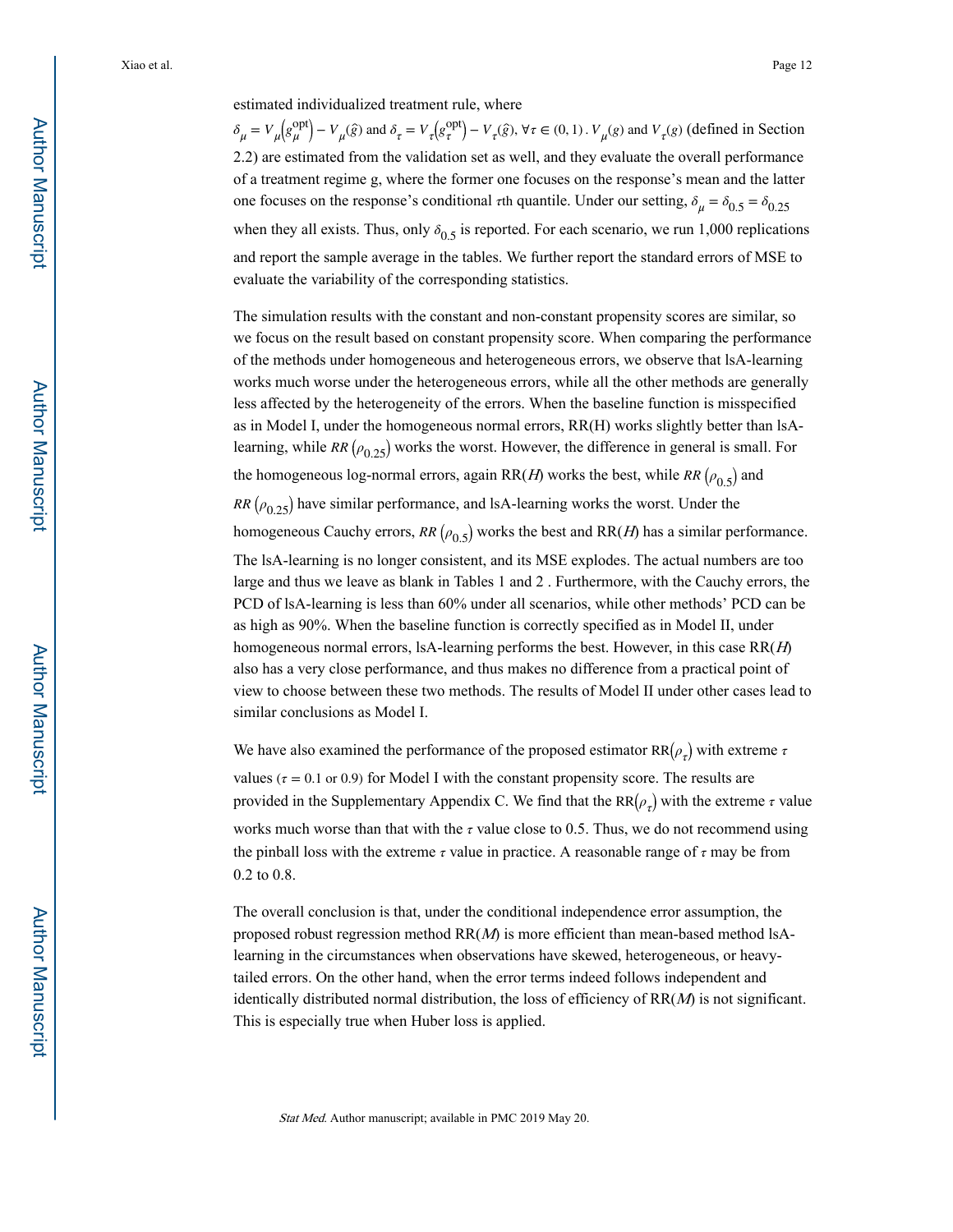In addition, we have done some simulations under the situation that the error term does interacts with the treatment given covariates, and thus the conditional independence error assumption does not hold. The simulation settings and the associated results are provided in Supplementary Appendix B. We find that  $\hat{g}^R_{\rho(\tau)} \left( \triangleq I \left\{ C \left( x; \hat{\beta}^R_{\rho(\tau)} \right) \right.$  $\binom{R}{a(\tau)} > 0$ ) in general approximates the unknown optimal individualized treatment rule  $g_{\tau}^{\text{opt}}$  even when the conditional independence error assumption  $\epsilon \perp A|X$  does not hold.

Last, we have compared our proposed method with the method of Wang et al,<sup>11</sup> which maximizes the marginal quantile by directly optimizing an estimate of the marginal quantilebased value function  $\tilde{V}_{\tau}(g) = \inf \left\{ y: F_{Y_i^*(g)}(y) \ge \tau \right\}$ , and does not require to specify an outcome

regression model. We find that, when the conditional independence error assumption is satisfied, both methods target on the same optimal individualized treatment rule, while our robust regression method generally gives better individualized treatment rules than Wang et al's method in terms of PCD and value, especially when the sample size is relatively large  $(n \ge 200)$ . This is expected since our robust regression method make more use of the model information. When the conditional independence error assumption is not satisfied, the optimal individualized treatment rules that maximize the conditional quantile and that maximize the marginal quantile are different, and each method maximizes their own target value function. The simulation results and related discussions are provided in the Supplementary Appendix D.

#### **5 | APPLICATION TO AN AIDS STUDY**

We illustrate the proposed robust regression methods to a data set from AIDS Clinical Trials Group Protocol 175 (ACTG175), which has been previously studied by various authors. 23,24,25,22 In the study, 2139 HIV-infected subjects were randomized to four different treatment groups with equal proportions, and the treatment groups are zidovudine (ZDV) monotherapy,  $ZDV + didanosine (ddI), ZDV + zaclitabine, and ddl monotheray. Following$ Lu et al,<sup>22</sup> we choose CD4 count (cells/mm<sup>3</sup>) at 20  $\pm$  5 weeks post-baseline as the primary continuous outcome Y, and include five continuous covariates and seven binary covariates as our covariates. They are: 1. age (years), 2. weight (kg), 3. karnof=Karnofsky score (scale of 0–100), 4. cd40=CD4 count (cells/mm<sup>3</sup>) at baseline, 5. cd80=CD8 count (cells/mm<sup>3</sup>) at baseline, 6. hemophilia=hemophilia (0=no, 1=yes), 7. homo-sexuality=homosexual activity  $(0=no, 1=yes), 8$ . drugs=history of intravenous drug use  $(0=no, 1=yes), 9$ . race  $(0=white,$ 1=non-white), 10. gender (0=female, 1=male), 11. Str2= antiretroviral history (0=naive, 1=experienced), and 12. sympton=symptomatic status (0=asymptomatic, 1=symptomatic). For brevity, we only compare the treatment ZDV + didanosine (ddI)  $(A = 1)$  and ZDV + zalcitabine  $(A = 0)$ , and restrict our samples to the subjects receiving these two treatments. Thus, the propensity scores  $\pi(X_i) \equiv 0.5$  in our restricted samples as the patients are assigned into one of two treatments with equal probability.

In our analysis, we assume linear models for both the baseline and the contrast functions. For interpretability, we keep the response  $Y$  (the CD4 count) at its original scale, which is also consistent with the way clinicians think about the outcome in practice. 24 We draw the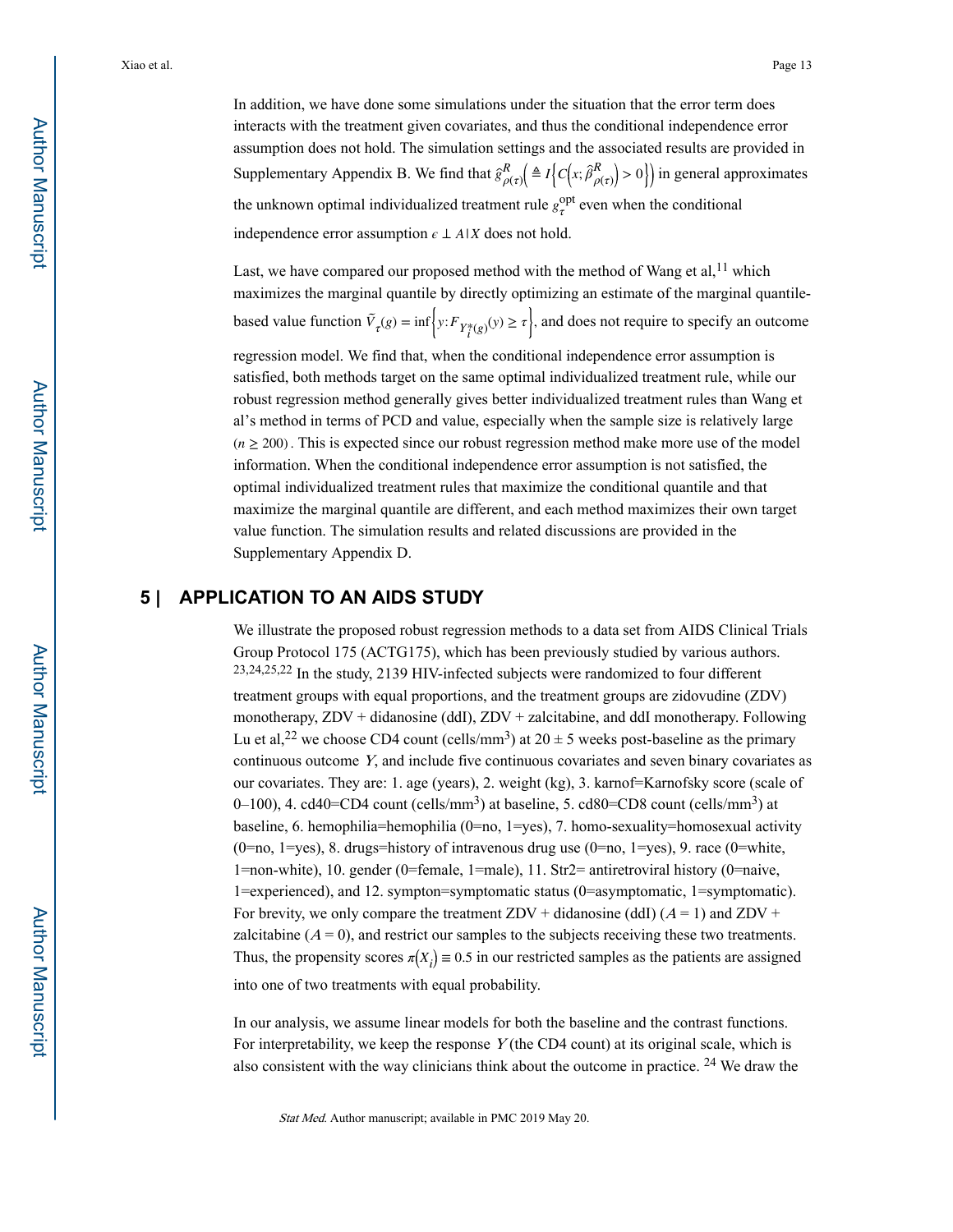scatter plot of response Y against age, which suggests some skewness and heterogeneity. With some preliminary analysis (fitting a full model with lsA-learning and the proposed robust regression methods, we find that only covariates age, homosexuality, and race may possibly interact with the treatment. So in our final model, only these three covariates are included in the contrast function, while we keep all of the twelve covariates in the baseline function. The estimated coefficients associated with their corresponding standard errors and p-values are given in Table 5 , where the standard errors are estimated with 1,000 bootstrap samples (parametric bootstrap) and p-values are calculated with the normal approximation. Only coefficients included in the contrast function are shown.

From Table 5 , we make the following observations. First, lsA-learning and robust regression with the pinball loss and the Huber loss have estimates with the same signs for all the covariates. Second, the estimated coefficients are distinguishable across different methods. Third, the covairiate homosexuality is significant under lsA-learning, but not significant in robust regression using either the pinball loss or Huber loss, when the significant level α is set to 0.05.

We further estimate the values  $(V_\mu(\hat{g}))$  for each method by either the inverse probability weighted estimator (IPWE)<sup>26</sup> or the augmented inverse probability weighted estimator (AIPWE),  $27$  where

$$
\hat{v}_{\mu}^{\text{IPWE}}(\hat{g}) = \frac{\sum_{i=1}^{n} I\left\{A_i = \hat{g}(X_i)\right\} Y_i / p\left(A_i | X_i\right)}{\sum_{i=1}^{n} I\left\{A_i = \hat{g}(X_i)\right\} / p\left(A_i | X_i\right)},
$$

$$
\hat{V}_{\mu}^{\text{AIPWE}}(\hat{g}) = \frac{1}{n} \sum_{i=1}^{n} \hat{E}(Y_i | X_i, \hat{g}(X_i)) + \frac{1}{n} \sum_{i=1}^{n} \frac{I(A_i = \hat{g}(X_i))}{p(A_i | X_i)} \{Y_i - \hat{E}(Y_i | X_i, A_i)\},
$$

 $E(Y_i | X_i, A_i) = \varphi(X_i; \hat{\gamma}) + \{A_i - p(A_i | X_i)\} C(X_i; \hat{\beta})$ , and

 $p(A_i|X_i) \equiv 0.5$ . Both  $\hat{V}^{\text{IPWE}}_{\mu}(\hat{g})$  and  $\hat{V}^{\text{APWE}}_{\mu}(\hat{g})$  are consistent estimator of value  $V_{\mu}(\hat{g})$ , and their asymptotic covariance matrix can also be consistently estimated from the data set.28,29 The estimates of  $V_\mu(\hat{g})$  and their corresponding 95% confidence interval of four methods based on both ipwe and aipwe are given in Table 6 .

From Table 6 , robust regression with *ρ* 0.5 and Huber loss perform slightly better than lsAlearning, while robust regression with  $p_{025}$  performs worse than lsA-learning when the values  $(V_\mu(\hat{g}))$  is estimated based on aipwe. We conduct KCI-test to check the conditional independence error assumption  $\epsilon \perp A|X$ . For *RR*  $(\rho_{0.5})$ , *RR*  $(\rho_{0.25})$  and *RR* (*H*), their p-values for the KCI-test are 0.060,0.002 and 0.083, respectively. The conditional independence error assumption holds at for the KCI-test are 0.060,0.002 and 0.083, respectively. The conditional independence error assumption holds at the significance level of 0.05 for  $RR(\rho_{0.5})$  and RR *(H)*, so the estimated treatment regime can be thought to maximize  $V_\mu(g)$ . On the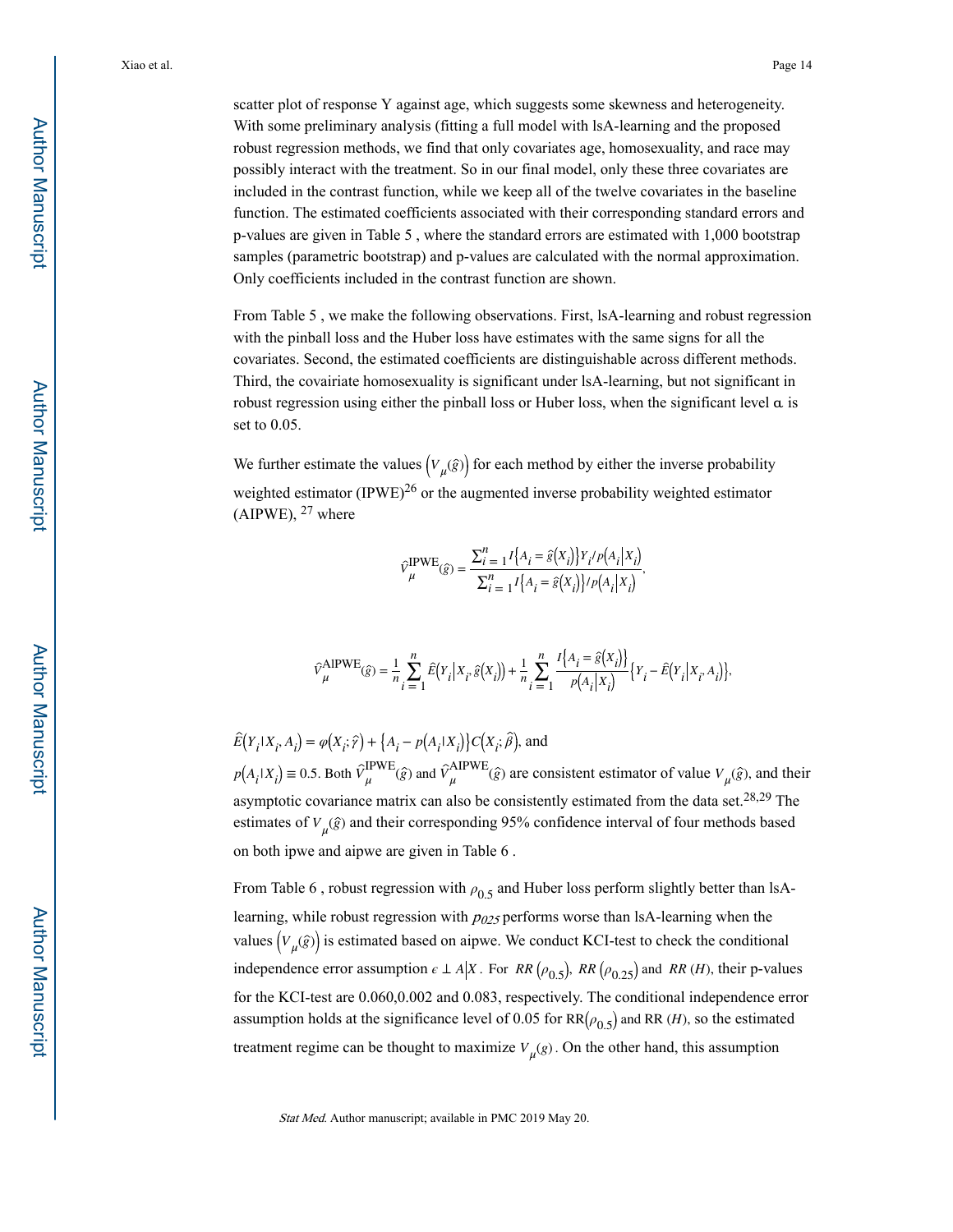doesn't hold for *RR*  $(\rho_{0.25})$ , since its estimated treatment regime doesn't maximize  $V_\mu(g)$ , instead it approximately maximizes  $V_{0.25}(g)$ . This partly explains the relatively bad<br>performance of RR( $\rho_{0.25}$ ) in Table 6. Again, as RR( $\rho_{0.5}$ ) and RR (*H*) are more robust<br>heterogeneous, right skewed errors com performance of RR( $\rho_{0.25}$ ) in Table 6. Again, as RR( $\rho_{0.5}$ ) and RR (*H*) are more robust against heterogeneous, right skewed errors comparing with the least square method, they slightly outperform lsA-learning in term of  $V_\mu(g)$ .

# **6 | DISCUSSION**

In this article, we propose a new general loss-based robust regression framework for estimating the optimal individualized treatment rules. These new methods have the desired property to be robust against skewed, heterogeneous, heavy-tailed errors and outliers. And similar as A-learning, they can produce consistent estimates of the optimal individualized treatment rule even when the baseline function is misspecified. However, the consistency of the proposed methods does require the key conditional independence error assumption *ϵ* ⊥ *A*|*X*, which is somewhat stronger than the conditions needed for consistency of meanbased estimators. So there are situations when the classical Q- and A-learning are more appropriate to apply. Furthermore, we point out in the article that when the pinball loss  $\rho_{\tau}$  is *τ* chosen and the assumption  $\epsilon \perp A|X$  doesn't hold, the estimated treatment regime approximately maximizes the *τ*<sup>th</sup> conditional quantile and thus maximizes  $V_\tau(g)$ . Get g are more<br>
inball loss  $\rho_{\tau}$  is<br>
ime<br>
(g). Generally,<br>
e conditional<br>
led distribution the individualized treatment rules that maximize the conditional mean and the conditional quantile can be quite different, especially when the error term has a heavy-tailed distribution and the conditional independence error assumption is not satisfied. In these situations, maximizing the conditional quantile is usually more robust than maximizing the mean, especially when  $\tau$  is selected to be close to 0.5.

As for the marginal quantile based optimal treatment rule, e.g. Wang et  $al<sup>11</sup>$ , it is possible that the conditional-quantile based optimal treatment rule is different at different quantile levels, in particular, when the assumption  $\epsilon \perp A/X$  doesn't hold. If this is the case, it may be interesting to develop a method to integrate the optimal treatment rules at different quantile levels. For example, we can define an optimal treatment rule to maximize an integrated conditional quantiles, i.e.,

$$
g_{\tau}^{\text{opt}}(x) = \operatorname{argmax}_{a \in \mathcal{A}} \int_{0}^{1} Q_{\tau}(x, a) w(\tau) d\tau,
$$

where  $w(\tau)$  is a prespecified deterministic weight function. The empirical and theoretical properties of such an integrated estimator need to be further investigated.

In practice, there are cases when multiple treatment groups need to be compared simultaneously. For brevity, we have limited our discussion to two treatment groups in this article. However, the proposed methods can be readily extended to multiple cases by just replacing equation (2) with the following more complex form,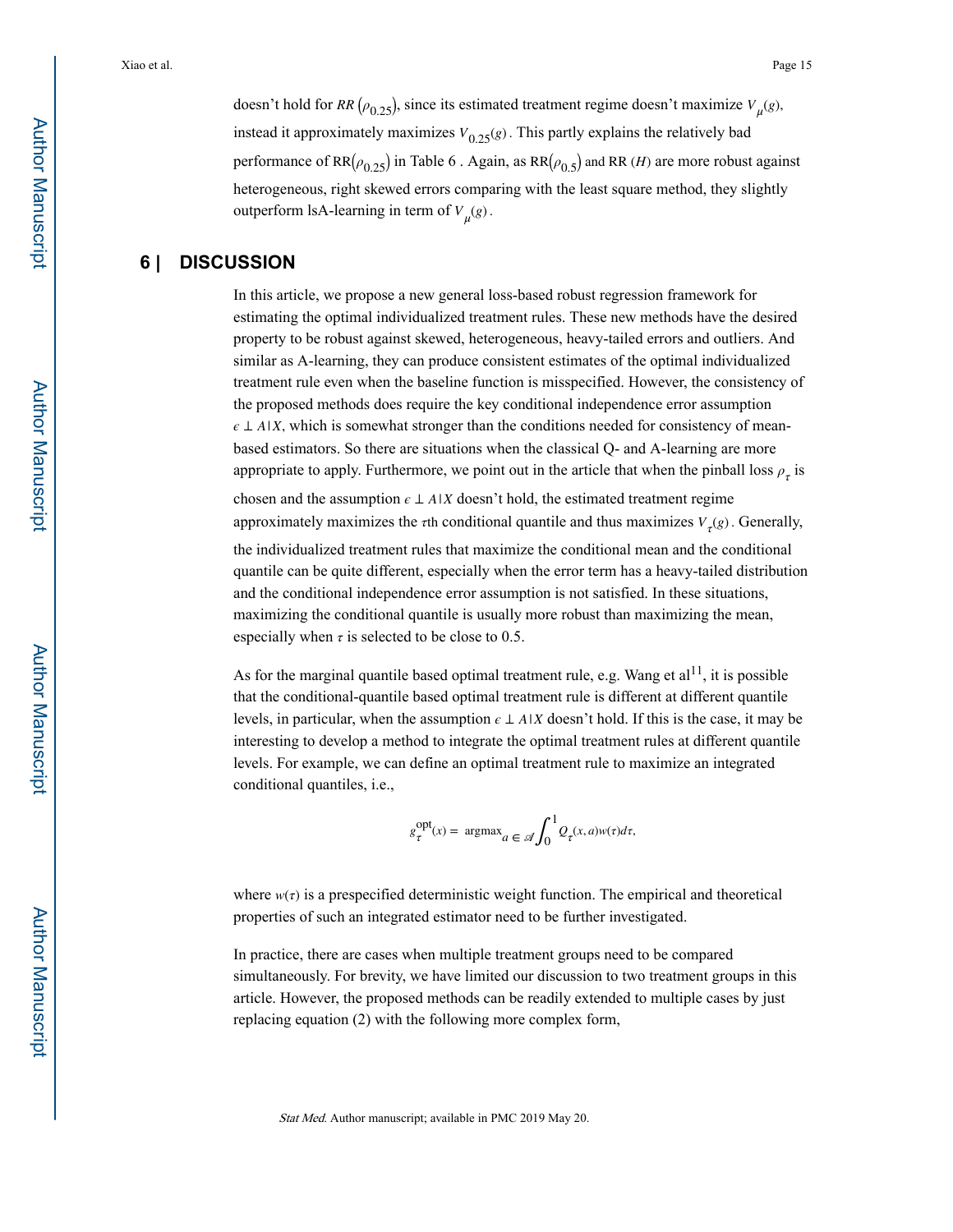$$
L_n(\beta,\gamma)=\frac{1}{n}\sum_{i\text{ }=1}^{n}M\Bigg[Y_i-\varphi\big(X_i;\gamma\big)-\sum_{k\text{ }=1}^{K-1}\Big\{I\big(A_i=k\big)-\pi_{k}\big(X_i\big)\Big\}C_{k}\big(X_i;\beta_{k}\big)\Bigg],
$$

where  $A = \{1, \ldots, K\}$ , K-th treatment is the baseline treatment,

 $\pi_k(X_i) = \text{pr}(A_i = k | X_i)$ , and  $C_k(X_i; \beta_k)$  denotes the contrast function comparing k-th treatment and the baseline treatment. All of the theorems in this paper can be easily extended to this multiple-treatment setting as well.

When the dimension of prognostic variables is high, regularized regression is needed in order to produce parsimonious yet interpretable individualized treatment rules. Essentially this is a variable selection problem in the context of M-estimator, which has been previously studied in Wu and  $\text{Liu}^{30}$  and  $\text{Li}$  et al,  $^{31}$  etc. This is an interesting topic that needs further investigation. Another interesting direction is to extend the current method to the multi-stage setting, where sequential decisions are made along the time line.

## **Supplementary Material**

Refer to Web version on PubMed Central for supplementary material.

#### **Acknowledgments**

0 This research is partly supported by the grants NSF CCF 1740858 and NIH P01CA142538.

#### **References**

- 1. Watkins CJCH, Q-learning Dayan P.. Machine learning. 1992;8(3–4):279–292.
- 2. Murphy SA. A generalization error for Q-learning. Journal of machine learning research: JMLR. 2005;6:1073–1097. [PubMed: 16763665]
- 3. Murphy SA. Optimal dynamic treatment regimes. Journal of the Royal Statistical Society: Series B (Statistical Methodology). 2003;65(2):331–355.
- 4. Murphy SA. Optimal Structural Nested Models for Optimal Sequential Decisions. In: Springer 2004 (pp. 189–326).
- 5. Schulte PJ, Tsiatis AA, Laber EB, Davidian M. Q- and A-learning methods for estimating optimal dynamic treatment regimes. Statistical science: a review journal of the Institute of Mathematical Statistics. 2014;29(4):640–661. [PubMed: 25620840]
- 6. Zhao Y, Zeng D, Rush AJ, Kosorok MR. Estimating individualized treatment rules using outcome weighted learning. Journal of the American Statistical Association. 2012;107(499): 1106–1118. [PubMed: 23630406]
- 7. Zhang B, Tsiatis AA, Laber EB, Davidian M. Robust estimation of optimal dynamic treatment regimes for sequential treatment decisions. Biometrika. 2013;100(3):681–694.
- 8. Hammer SM, Katzenstein DA, Hughes MD, Gundaker H, Schooley RT, Haubrich RH et al. A trial comparing HIV-infected adults with CD4 cell counts from 200 to 400 per cubic millimeter. New England Journal of Medicine. 1996;335:1081–1089. [PubMed: 8813038]
- 9. Zhang Z, Chen Z, Troendle JF, Zhang J. Causal inference on quantiles with an obstetric application. Biometrics. 2012;68(3):697–706. [PubMed: 22150612]
- 10. Linn KA, Laber EB, Stefanski LA. Interactive Q-learning for quantiles. Journal of the American Statistical Association. 2017;112(518):638–649. [PubMed: 28890584]
- 11. Wang L, Zhou Y, Song R, Sherwood B. Quantile-Optimal Treatment Regimes. Journal of the American Statistical Association, accepted. 2017;.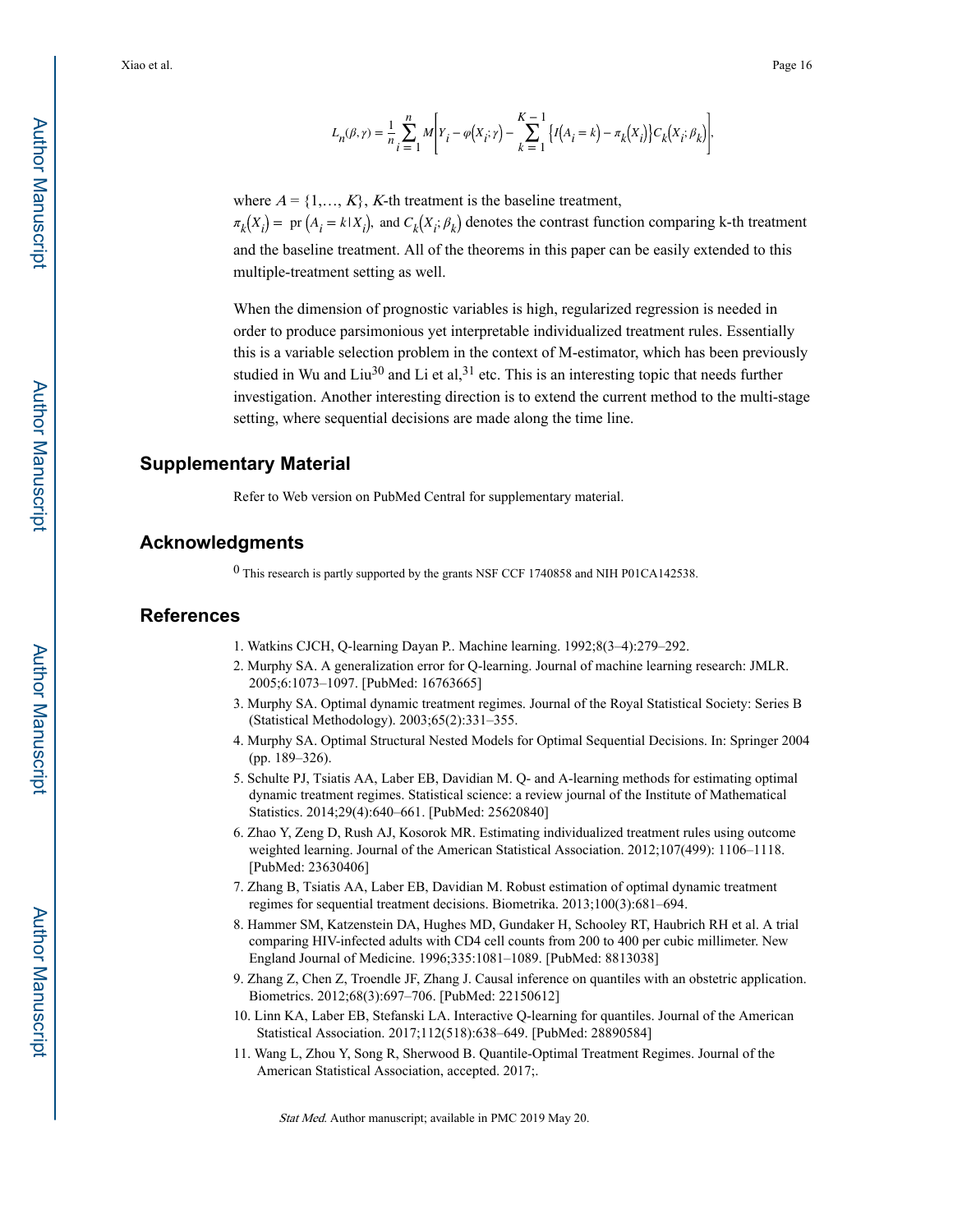- 12. Koenker R. In: no. 38. 2005.
- 13. Rubin DB. Estimating causal effects of treatments in randomized and nonrandomized studies. Journal of educational Psychology. 1974;66(5):688–701.
- 14. Lawrance AJ. On conditional and partial correlation. The American Statistician. 1976;30(3):146– 149.
- 15. Su L, White H. A consistent characteristic function-based test for conditional independence. Journal of Econometrics. 2007;141(2):807–834.
- 16. Song K Testing conditional independence via Rosenblatt transforms. The Annals of Statistics. 2009;37(6B):4011–4045.
- 17. Huang T-M. Testing conditional independence using maximal nonlinear conditional correlation. The Annals of Statistics. 2010;38(4):2047–2091.
- 18. Zhang K, Peters J, Janzing D, Schölkopf B. Kernel-based conditional independence test and application in causal discovery. arXiv preprint arXiv:I2023775 2012;.
- 19. Angrist J, Chernozhukov V, Fernandez-Val I. Quantile regression under misspecification, with an application to the US wage structure. Econometrica. 2006;74(2):539–563.
- 20. Lee Y-Y. Interpretation and semiparametric efficiency in quantile regression under misspecification. Econometrics. 2015;4(1):2.
- 21. Hahn J Bayesian bootstrap of the quantile regression estimator: a large sample study. International Economic Review. 1997;38(4):795–808.
- 22. Lu W, Zhang HH, Zeng D. Variable selection for optimal treatment decision. Statistical methods in medical research. 2011;22(5):493–504. [PubMed: 22116341]
- 23. Leon S, Tsiatis AA, Davidian M. Semiparametric estimation of treatment effect in a pretestposttest study. Biometrics. 2003;59(4):1046–1055. [PubMed: 14969484]
- 24. Tsiatis AA, Davidian M, Zhang M, Lu X. Covariate adjustment for two-sample treatment comparisons in randomized clinical trials: A principled yet flexible approach. Statistics in medicine. 2008;27(23):4658–4677. [PubMed: 17960577]
- 25. Zhang M, Tsiatis AA, Davidian M. Improving efficiency of inferences in randomized clinical trials using auxiliary covariates. Biometrics. 2008;64(3):707–715. [PubMed: 18190618]
- 26. Robins JM. Marginal structural models versus structural nested models as tools for causal inference. Statistical models in epidemiology, the environment, and clinical trials. 2000;6:95–133.
- 27. Robins JM, Rotnitzky A, Zhao LP. Estimation of regression coefficients when some regressors are not always observed. Journal of the American statistical Association. 1994;89(427):846–866.
- 28. Zhang B, Tsiatis AA, Laber EB, Davidian M. A robust method for estimating optimal treatment regimes. Biometrics. 2012;68(4): 1010–1018. [PubMed: 22550953]
- 29. McKeague IW, Qian M. Estimation of treatment policies based on functional predictors. Statistica Sinica. 2014;24(3): 1461–1485. [PubMed: 25165416]
- 30. Wu Y, Liu Y. Variable selection in quantile regression. Statistica Sinica. 2009;19(2):801–817.
- 31. Li G, Peng H, Zhu L. Nonconcave penalized M-estimation with a diverging number of parameters. Statistica Sinica. 2011;21(1):391–419.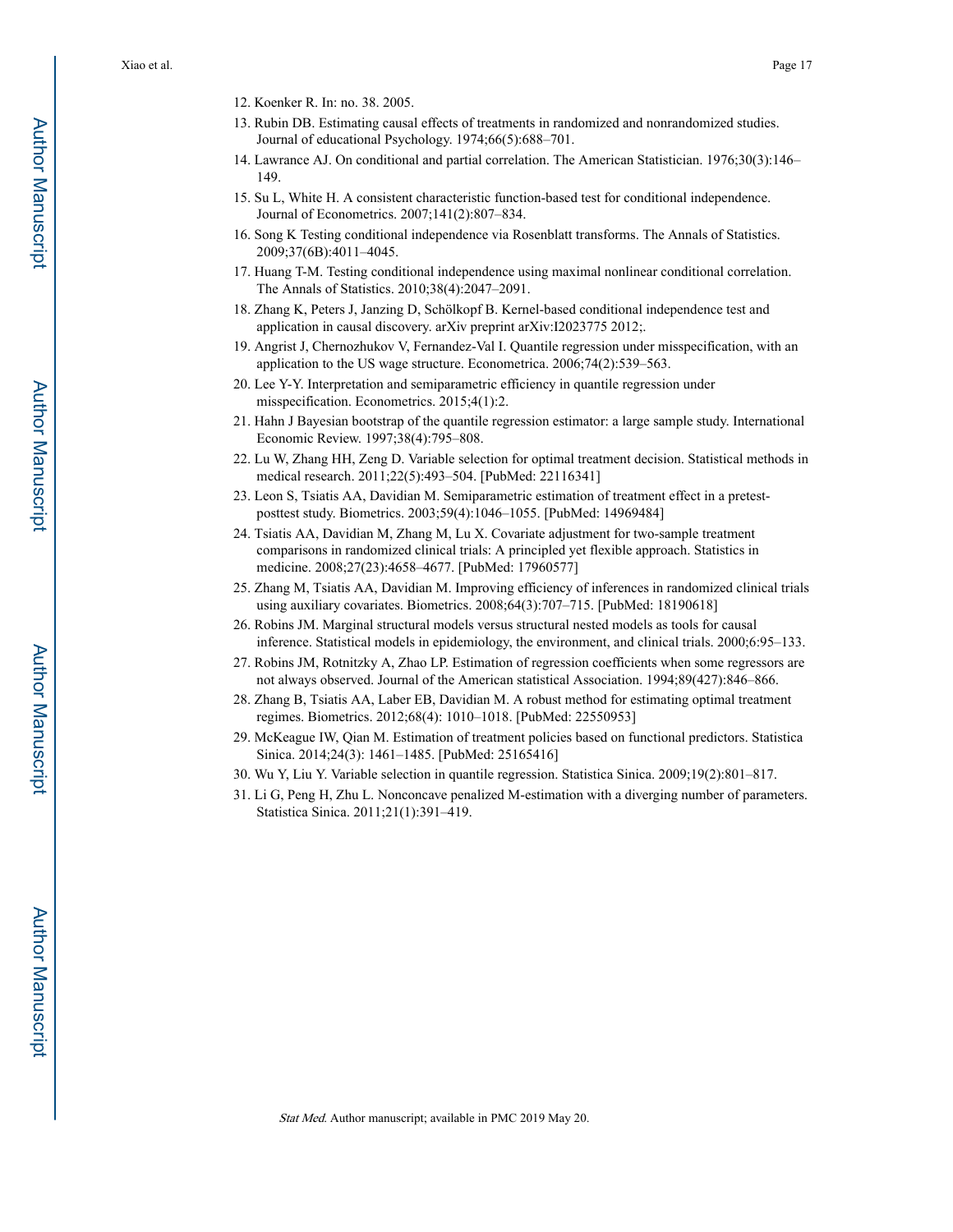Xiao et al. Page 18



### **FIGURE 1.**

The distribution functions of the response  $Y$ , in a randomized clinical trial with two treatments, A and B, for male (two panels on the left) and female (two panels on the right). The solid lines with triangle symbol, dashed line, and dotted lines are the conditional mean, 50% quantile, and 25% quantile functions of Y given the gender and the treatment, respectively.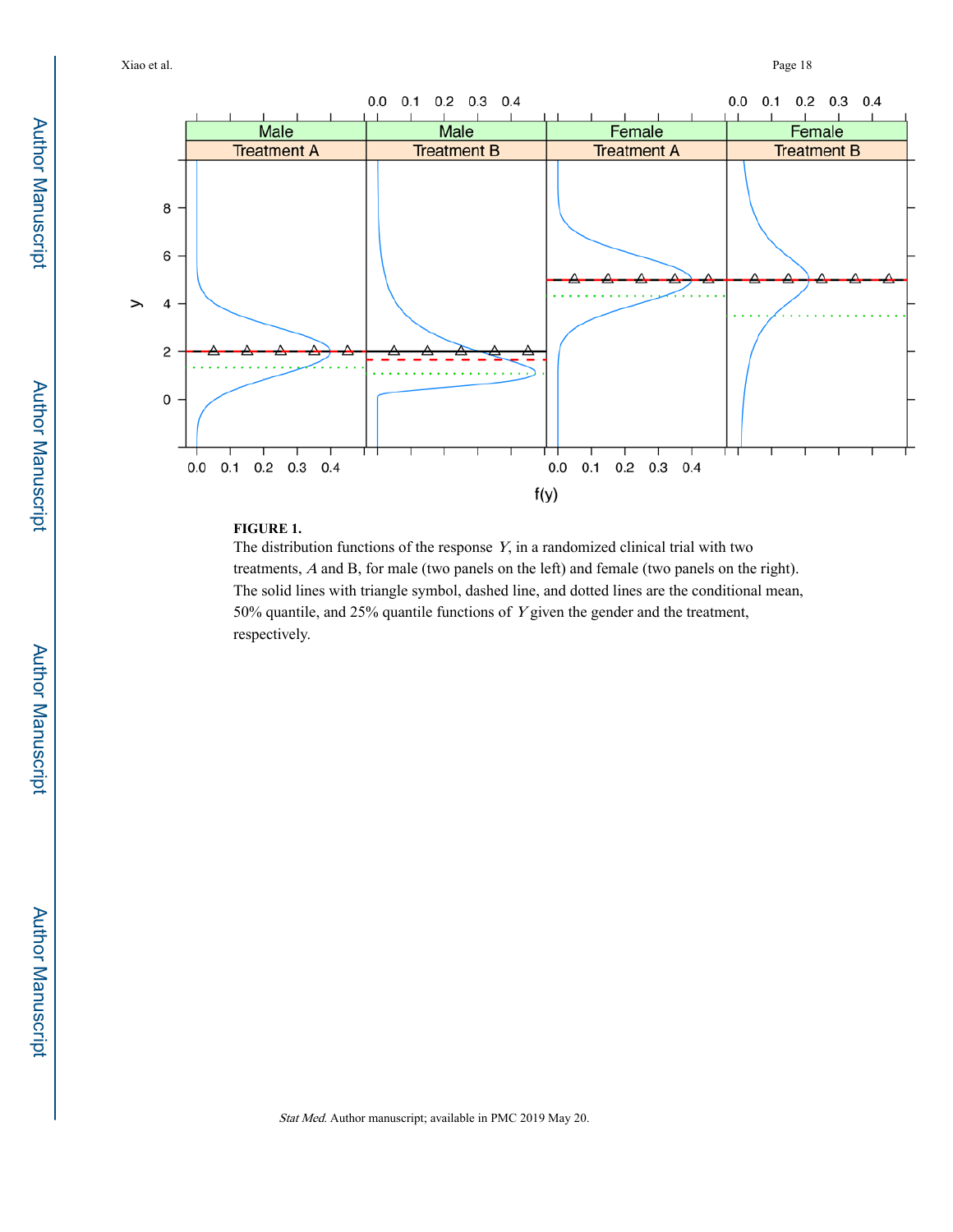#### **TABLE 1**

Simulation results for Model I with the constant propensity score.

|             |         |             |            |                | <b>Homogeneous Error</b> |            |                |             |            |                |  |
|-------------|---------|-------------|------------|----------------|--------------------------|------------|----------------|-------------|------------|----------------|--|
|             |         |             | Normal     |                |                          | Log-Normal |                |             | Cauchy     |                |  |
| $\mathbf n$ | method  | <b>MSE</b>  | <b>PCD</b> | $\delta_{0.5}$ | <b>MSE</b>               | <b>PCD</b> | $\delta_{0.5}$ | <b>MSE</b>  | <b>PCD</b> | $\delta_{0.5}$ |  |
| 100         | LS      | 1.32(0.040) | 80.7       | 1.06           | 2.36(0.081)              | 75.7       | 1.57           |             | 58.4       | 3.75           |  |
|             | p(0.5)  | 1.44(0.042) | 80.1       | 1.13           | 1.73(0.051)              | 78.0       | 1.31           | 2.69(0.077) | 75.2       | 1.63           |  |
|             | p(0.25) | 1.90(0.057) | 78.3       | 1.34           | 1.63(0.051)              | 79.0       | 1.29           | 5.29(0.168) | 70.4       | 2.25           |  |
|             | Huber   | 1.15(0.034) | 81.9       | 0.93           | 1.45(0.044)              | 79.9       | 1.13           | 2.61(0.072) | 74.9       | 1.66           |  |
| 200         | LS      | 0.68(0.021) | 85.6       | 0.59           | 1.10(0.033)              | 82.0       | 0.91           |             | 58.7       | 3.70           |  |
|             | p(0.5)  | 0.73(0.021) | 85.3       | 0.62           | 0.78(0.021)              | 84.1       | 0.70           | 1.23(0.037) | 81.3       | 0.99           |  |
|             | p(0.25) | 0.92(0.028) | 84.0       | 0.75           | 0.70(0.023)              | 86.0       | 0.59           | 2.48(0.079) | 75.7       | 1.64           |  |
|             | Huber   | 0.58(0.017) | 86.8       | 0.50           | 0.66(0.018)              | 85.5       | 0.58           | 1.24(0.035) | 80.8       | 1.03           |  |
| 400         | LS      | 0.33(0.009) | 90.3       | 0.26           | 0.56(0.016)              | 87.1       | 0.46           |             | 59.2       | 3.61           |  |
|             | p(0.5)  | 0.35(0.010) | 90.0       | 0.29           | 0.37(0.010)              | 89.0       | 0.34           | 0.56(0.016) | 87.1       | 0.48           |  |
|             | p(0.25) | 0.43(0.013) | 89.1       | 0.34           | 0.33(0.010)              | 90.7       | 0.25           | 1.16(0.037) | 82.9       | 0.86           |  |
|             | Huber   | 0.28(0.008) | 91.1       | 0.22           | 0.31(0.009)              | 90.2       | 0.27           | 0.58(0.017) | 86.7       | 0.49           |  |
| 800         | LS      | 0.17(0.005) | 93.2       | 0.13           | 0.26(0.008)              | 90.9       | 0.23           |             | 59.4       | 3.59           |  |
|             | p(0.5)  | 0.17(0.005) | 93.1       | 0.13           | 0.19(0.005)              | 92.1       | 0.17           | 0.29(0.009) | 90.7       | 0.24           |  |
|             | p(0.25) | 0.22(0.007) | 92.4       | 0.16           | 0.18(0.006)              | 93.6       | 0.12           | 0.59(0.019) | 87.3       | 0.48           |  |
|             | Huber   | 0.14(0.004) | 93.8       | 0.11           | 0.16(0.005)              | 93.1       | 0.14           | 0.29(0.008) | 90.5       | 0.25           |  |

| method  | <b>MSE</b>  | PCD  | $\delta_{0.5}$ | <b>MSE</b>   | PCD  | $\delta_{0.5}$ | <b>MSE</b>  | PCD  | $\delta_{0.5}$ |
|---------|-------------|------|----------------|--------------|------|----------------|-------------|------|----------------|
| LS      | 3.24(0.110) | 74.7 | 1.70           | 8.98 (0.561) | 68.6 | 2.44           |             | 56.2 | 4.05           |
| p(0.5)  | 1.70(0.060) | 80.5 | 1.08           | 1.80(0.064)  | 80.1 | 1.08           | 3.45(0.124) | 75.1 | 1.69           |
| p(0.25) | 2.50(0.085) | 77.4 | 1.42           | 2.51(0.079)  | 76.8 | 1.46           | 9.13(0.341) | 67.2 | 2.66           |
| Huber   | 1.70(0.057) | 80.4 | 1.10           | 1.87(0.063)  | 79.2 | 1.16           | 4.27(0.155) | 72.8 | 1.93           |
| LS      | 1.54(0.050) | 80.6 | 1.06           | 4.71(0.244)  | 73.4 | 1.85           |             | 55.2 | 4.17           |
| p(0.5)  | 0.78(0.028) | 86.7 | 0.53           | 0.90(0.032)  | 85.3 | 0.63           | 1.49(0.052) | 81.9 | 0.95           |
| p(0.25) | 1.16(0.039) | 83.5 | 0.81           | 1.23(0.039)  | 82.0 | 0.91           | 3.95(0.150) | 73.2 | 1.90           |
| Huber   | 0.77(0.025) | 86.4 | 0.55           | 0.94(0.032)  | 84.5 | 0.69           | 1.94(0.071) | 79.3 | 1.19           |
| LS      | 0.80(0.026) | 86.0 | 0.58           | 2.69(0.136)  | 77.8 | 1.34           |             | 54.7 | 4.26           |
| p(0.5)  | 0.39(0.013) | 90.5 | 0.27           | 0.44(0.017)  | 89.6 | 0.32           | 0.71(0.024) | 86.9 | 0.50           |
| p(0.25) | 0.56(0.019) | 88.8 | 0.37           | 0.66(0.020)  | 86.9 | 0.50           | 1.70(0.055) | 79.6 | 1.17           |
| Huber   | 0.38(0.012) | 90.4 | 0.27           | 0.48(0.017)  | 88.8 | 0.36           | 0.91(0.029) | 84.9 | 0.65           |
| LS      | 0.41(0.013) | 89.9 | 0.29           | 1.35(0.150)  | 83.1 | 0.82           |             | 56.5 | 4.00           |
| p(0.5)  | 0.18(0.006) | 93.6 | 0.12           | 0.20(0.007)  | 92.6 | 0.16           | 0.36(0.013) | 91.0 | 0.25           |
| p(0.25) | 0.28(0.009) | 92.2 | 0.18           | 0.31(0.010)  | 90.8 | 0.24           | 0.89(0.031) | 85.8 | 0.60           |
|         |             |      | <b>Normal</b>  |              |      | Log-Normal     |             |      | Cauchy         |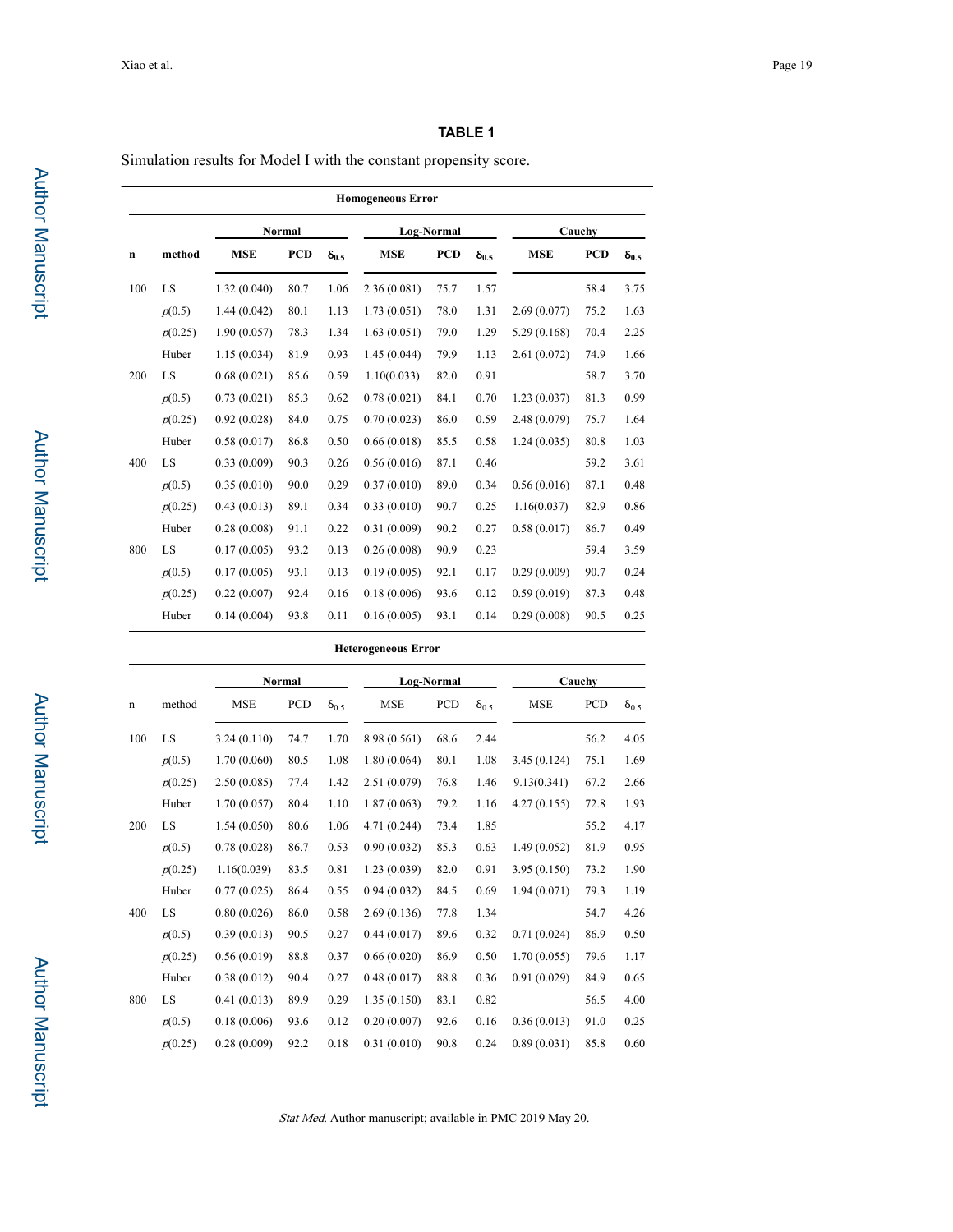|   |        |     |        |            | <b>Homogeneous Error</b>                                         |            |               |     |            |            |  |
|---|--------|-----|--------|------------|------------------------------------------------------------------|------------|---------------|-----|------------|------------|--|
|   |        |     | Normal |            |                                                                  | Log-Normal |               |     | Cauchy     |            |  |
| n | method | MSE | PCD    | $\delta_0$ | MSE                                                              | PCD        | $-\delta_0$ s | MSE | <b>PCD</b> | $\delta_0$ |  |
|   | Huber  |     |        |            | $0.19(0.006)$ 93.3 0.13 0.22 (0.007) 92.1 0.18 0.47 (0.017) 89.2 |            |               |     |            | 0.34       |  |

LS stands for lsA-learning. P(0.5) stands for robust regression with pinball loss and parameter  $\tau$  = 0.5. P(0.25) stands for robust regression with pinball loss and parameter  $\tau$  = 0.25. Huber stands for robust regression with Huber loss, where parameter  $a$  is tuned automatically with R function rlm. Column δ $0$  5 is multiplied by 10.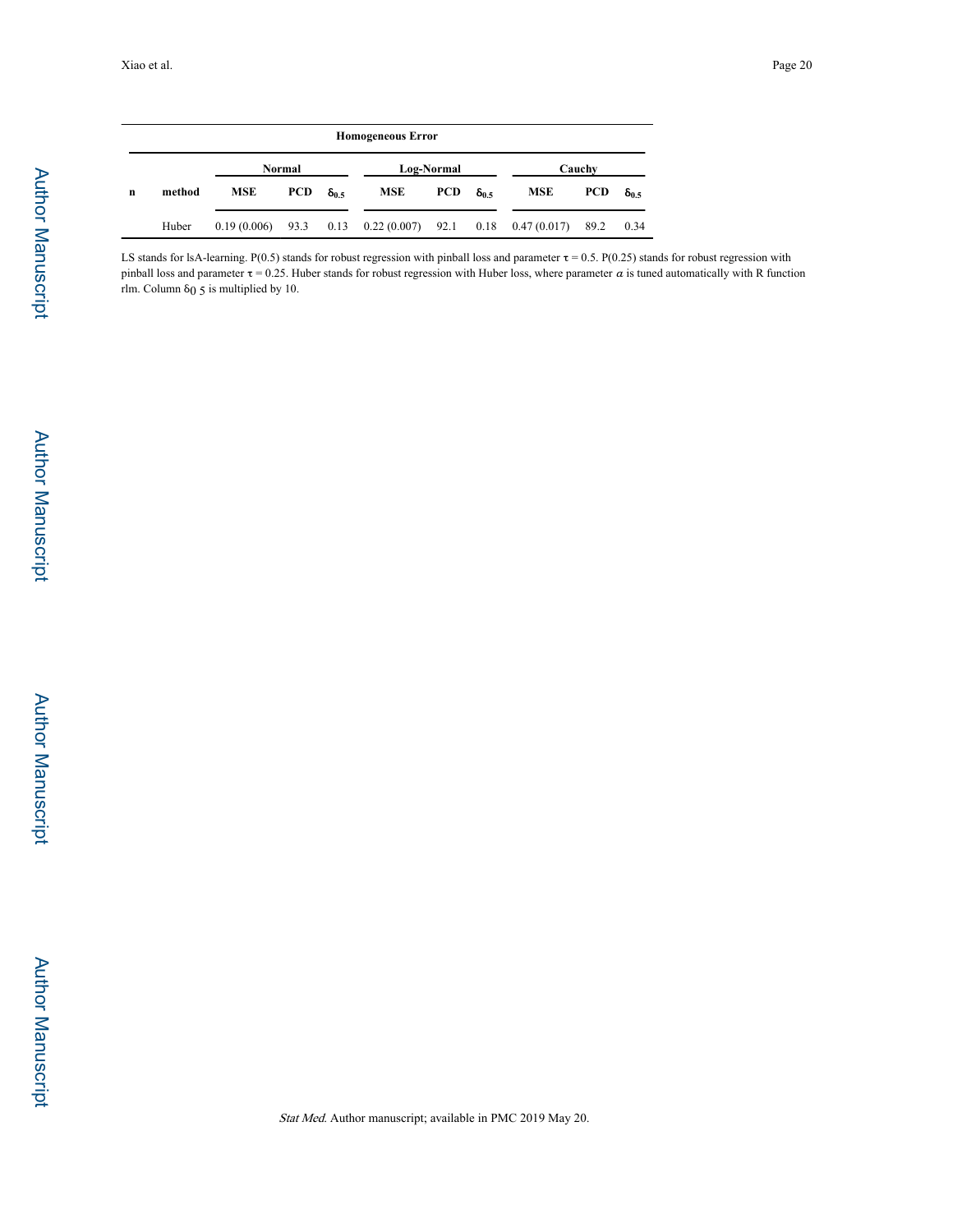#### **TABLE 2**

Simulation results for Model II with the constant propensity score.

|         |         |             |            |                | <b>Homogeneous Error</b> |            |                |             |            |                |  |
|---------|---------|-------------|------------|----------------|--------------------------|------------|----------------|-------------|------------|----------------|--|
|         |         |             | Normal     |                |                          | Log-Normal |                |             | Cauchy     |                |  |
| $\bf n$ | method  | <b>MSE</b>  | <b>PCD</b> | $\delta_{0.5}$ | <b>MSE</b>               | <b>PCD</b> | $\delta_{0.5}$ | <b>MSE</b>  | <b>PCD</b> | $\delta_{0.5}$ |  |
| 100     | LS      | 0.24(0.006) | 91.1       | 0.21           | 1.23(0.061)              | 82.4       | 0.87           |             | 58.6       | 3.73           |  |
|         | P(0.5)  | 0.36(0.010) | 89.0       | 0.32           | 0.39(0.012)              | 88.8       | 0.34           | 0.80(0.024) | 84.2       | 0.69           |  |
|         | P(0.25) | 0.45(0.012) | 87.8       | 0.40           | 0.13(0.004)              | 93.4       | 0.12           | 2.37(0.083) | 76.0       | 1.49           |  |
|         | Huber   | 0.25(0.007) | 90.8       | 0.22           | 0.31(0.010)              | 90.3       | 0.26           | 0.99(0.029) | 82.4       | 0.84           |  |
| 200     | LS      | 0.11(0.003) | 93.7       | 0.10           | 0.52(0.018)              | 87.3       | 0.45           |             | 58.7       | 3.69           |  |
|         | P(0.5)  | 0.17(0.005) | 92.4       | 0.16           | 0.17(0.005)              | 92.4       | 0.15           | 0.32(0.009) | 89.5       | 0.30           |  |
|         | P(0.25) | 0.20(0.005) | 91.8       | 0.18           | 0.06(0.002)              | 95.6       | 0.05           | 1.03(0.033) | 82.1       | 0.88           |  |
|         | Huber   | 0.12(0.003) | 93.6       | 0.11           | 0.13(0.003)              | 93.5       | 0.12           | 0.43(0.013) | 87.9       | 0.40           |  |
| 400     | LS      | 0.05(0.001) | 95.7       | 0.05           | 0.26(0.008)              | 90.7       | 0.23           |             | 59.4       | 3.60           |  |
|         | P(0.5)  | 0.09(0.002) | 94.5       | 0.08           | 0.09(0.002)              | 94.5       | 0.08           | 0.15(0.004) | 92.8       | 0.14           |  |
|         | P(0.25) | 0.10(0.002) | 94.2       | 0.09           | 0.03(0.001)              | 96.9       | 0.02           | 0.44(0.012) | 87.9       | 0.39           |  |
|         | Huber   | 0.06(0.001) | 95.5       | 0.05           | 0.06(0.002)              | 95.4       | 0.06           | 0.21(0.006) | 91.6       | 0.19           |  |
| 800     | LS      | 0.03(0.001) | 96.9       | 0.03           | 0.13(0.004)              | 93.5       | 0.11           |             | 59.4       | 3.58           |  |
|         | P(0.5)  | 0.04(0.001) | 96.1       | 0.04           | 0.04(0.001)              | 96.2       | 0.04           | 0.07(0.002) | 95.1       | 0.06           |  |
|         | P(0.25) | 0.05(0.001) | 95.8       | 0.05           | 0.01(0.000)              | 97.9       | 0.01           | 0.20(0.005) | 91.5       | 0.19           |  |
|         | Huber   | 0.03(0.001) | 96.8       | 0.03           | 0.03(0.001)              | 96.8       | 0.03           | 0.10(0.002) | 94.2       | 0.09           |  |

| <b>Heterogeneous Error</b> |  |
|----------------------------|--|
|----------------------------|--|

|             |         |             | Normal |                |             | Log-Normal |                |             | Cauchy |                |
|-------------|---------|-------------|--------|----------------|-------------|------------|----------------|-------------|--------|----------------|
| $\mathbf n$ | method  | <b>MSE</b>  | PCD    | $\delta_{0.5}$ | <b>MSE</b>  | PCD        | $\delta_{0.5}$ | <b>MSE</b>  | PCD    | $\delta_{0.5}$ |
| 100         | LS      | 1.97(0.072) | 79.8   | 1.13           | 7.75(0.514) | 70.4       | 2.22           |             | 56.4   | 4.02           |
|             | P(0.5)  | 0.84(0.029) | 86.1   | 0.55           | 1.21(0.045) | 84.3       | 0.74           | 1.82(0.071) | 80.5   | 1.07           |
|             | P(0.25) | 1.37(0.049) | 82.1   | 0.90           | 1.56(0.051) | 80.5       | 1.04           | 6.20(0.261) | 69.8   | 2.25           |
|             | Huber   | 0.84(0.031) | 85.9   | 0.57           | 1.33(0.046) | 82.8       | 0.85           | 2.69(0.106) | 77.0   | 1.42           |
| 200         | LS      | 0.99(0.035) | 84.7   | 0.66           | 4.16(0.237) | 75.2       | 1.62           |             | 55.1   | 4.19           |
|             | P(0.5)  | 0.41(0.014) | 90.2   | 0.28           | 0.58(0.024) | 89.4       | 0.37           | 0.79(0.030) | 86.7   | 0.52           |
|             | P(0.25) | 0.64(0.021) | 87.4   | 0.45           | 0.74(0.024) | 86.1       | 0.54           | 2.48(0.096) | 76.9   | 1.40           |
|             | Huber   | 0.39(0.013) | 90.3   | 0.27           | 0.69(0.027) | 87.7       | 0.45           | 1.17(0.044) | 83.4   | 0.78           |
| 400         | LS      | 0.51(0.018) | 89.0   | 0.35           | 2.48(0.133) | 79.3       | 1.20           |             | 54.7   | 4.25           |
|             | P(0.5)  | 0.20(0.007) | 93.2   | 0.14           | 0.29(0.011) | 92.6       | 0.17           | 0.32(0.011) | 91.2   | 0.22           |
|             | P(0.25) | 0.30(0.009) | 91.3   | 0.22           | 0.39(0.012) | 89.9       | 0.28           | 0.99(0.030) | 83.0   | 0.78           |
|             | Huber   | 0.20(0.007) | 93.2   | 0.14           | 0.34(0.012) | 91.4       | 0.22           | 0.53(0.016) | 88.4   | 0.37           |
| 800         | LS      | 0.25(0.008) | 92.2   | 0.17           | 1.25(0.159) | 84.2       | 0.73           |             | 56.4   | 4.00           |
|             | P(0.5)  | 0.10(0.004) | 95.3   | 0.07           | 0.14(0.006) | 94.7       | 0.09           | 0.16(0.006) | 93.9   | 0.11           |
|             | P(0.25) | 0.14(0.005) | 94.0   | 0.10           | 0.18(0.006) | 92.9       | 0.14           | 0.49(0.015) | 88.0   | 0.39           |
|             |         |             |        |                |             |            |                |             |        |                |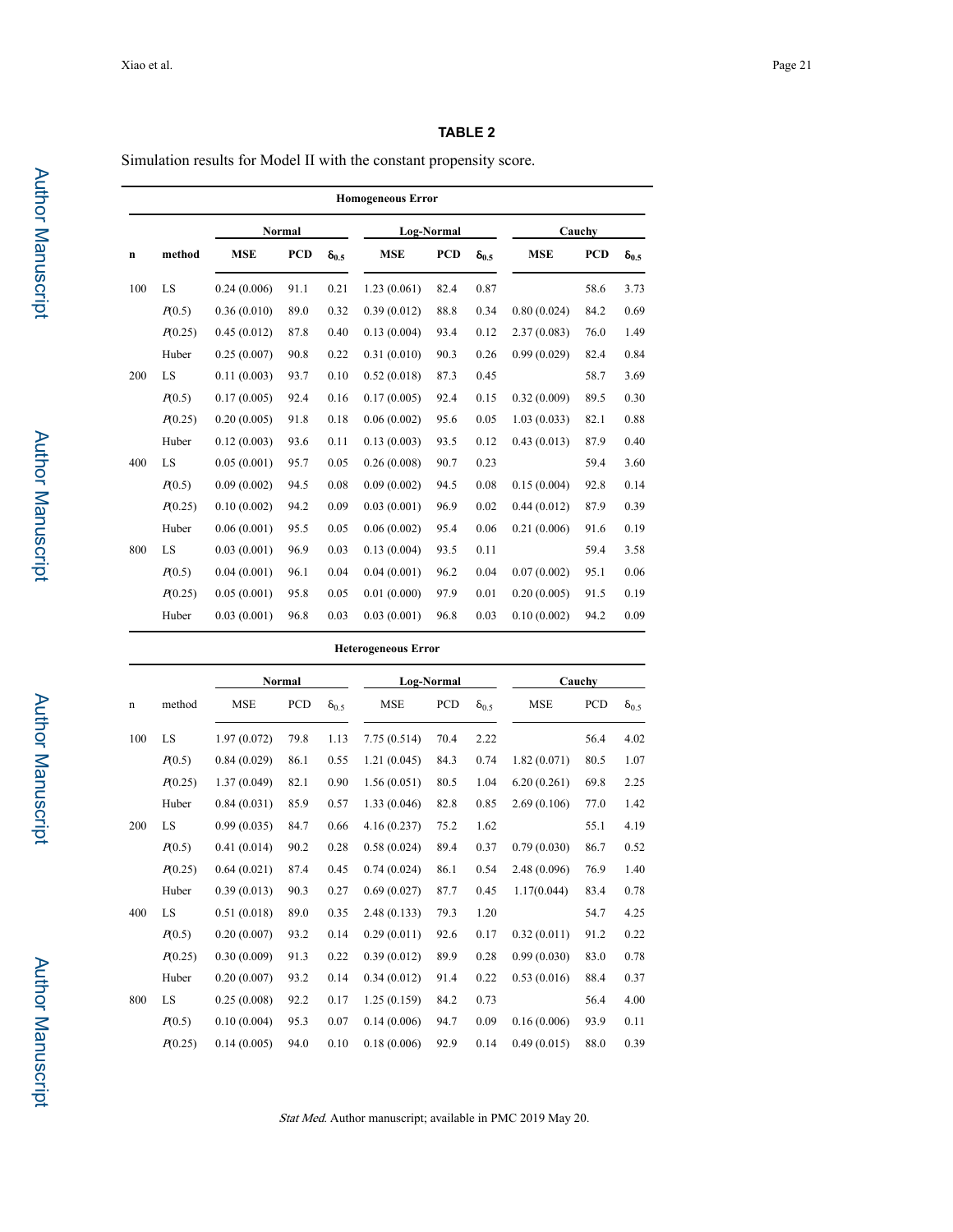|   |        |            |     |            | <b>Homogeneous Error</b>                                    |     |             |            |            |            |
|---|--------|------------|-----|------------|-------------------------------------------------------------|-----|-------------|------------|------------|------------|
|   |        | Normal     |     |            | Log-Normal                                                  |     |             | Cauchy     |            |            |
| n | method | <b>MSE</b> | PCD | $\delta_0$ | MSE                                                         | PCD | $-\delta_0$ | <b>MSE</b> | <b>PCD</b> | $\delta_0$ |
|   | Huber  |            |     |            | $0.09(0.004)$ 95.3 0.06 0.17 (0.006) 93.9 0.11 0.26 (0.009) |     |             |            | 91.8       | 0.19       |

LS stands for lsA-learning. P(0.5) stands for robust regression with pinball loss and parameter  $\tau$  = 0.5. P(0.25) stands for robust regression with pinball loss and parameter  $\tau$  = 0.25. Huber stands for robust regression with Huber loss, where parameter  $a$  is tuned automatically with R function rlm. Column δ $0$  5 is multiplied by 10.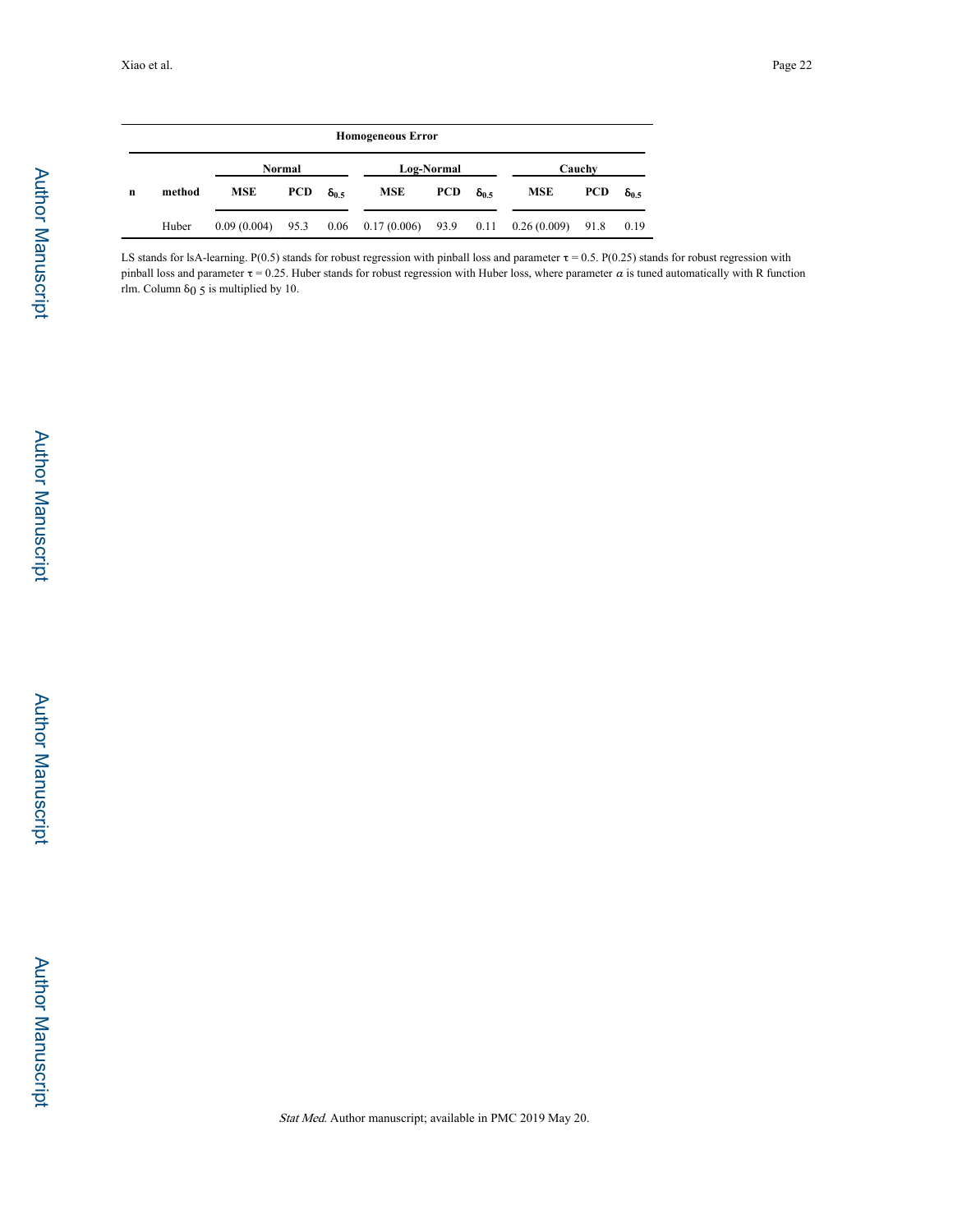#### **TABLE 3**

Simulation results for Model I with the non-constant propensity scores.

|         |             |            |                |             | Log-Normal |                          |             | Cauchy     |                |  |
|---------|-------------|------------|----------------|-------------|------------|--------------------------|-------------|------------|----------------|--|
| method  | <b>MSE</b>  | <b>PCD</b> | $\delta_{0.5}$ | <b>MSE</b>  | <b>PCD</b> | $\delta_{0.5}$           | <b>MSE</b>  | <b>PCD</b> | $\delta_{0.5}$ |  |
| LS      | 1.70(0.061) | 81.9       | 0.91           | 2.90(0.114) | 77.6       | 1.34                     |             | 59.3       | 3.61           |  |
| P(0.5)  | 1.90(0.069) | 80.1       | 1.09           | 2.13(0.073) | 78.3       | 1.25                     | 3.54(0.128) | 75.7       | 1.57           |  |
| P(0.25) | 2.35(0.080) | 78.2       | 1.33           | 1.95(0.076) | 80.4       | 1.08                     | 8.45(0.431) | 69.8       | 2.28           |  |
| Huber   | 1.51(0.053) | 82.1       | 0.89           | 1.77(0.065) | 80.6       | 1.02                     | 3.67(0.127) | 75.4       | 1.60           |  |
| LS      | 0.77(0.026) | 86.8       | 0.50           | 1.35(0.045) | 82.2       | 0.91                     |             | 59.2       | 3.63           |  |
| P(0.5)  | 0.88(0.028) | 85.5       | 0.60           | 1.00(0.029) | 83.0       | 0.79                     | 1.54(0.050) | 81.1       | 1.00           |  |
| P(0.25) | 1.06(0.035) | 84.5       | 0.68           | 0.83(0.027) | 85.9       | 0.59                     | 3.61(0.143) | 74.7       | 1.70           |  |
| Huber   | 0.68(0.022) | 87.3       | 0.46           | 0.81(0.025) | 85.2       | 0.62                     | 1.58(0.052) | 80.7       | 1.03           |  |
| LS      | 0.39(0.012) | 90.2       | 0.28           | 0.65(0.020) | 86.9       | 0.48                     |             | 58.0       | 3.79           |  |
| P(0.5)  | 0.43(0.013) | 89.3       | 0.32           | 0.47(0.014) | 88.4       | 0.38                     | 0.73(0.022) | 86.5       | 0.51           |  |
| P(0.25) | 0.53(0.016) | 88.5       | 0.38           | 0.41(0.013) | 90.5       | 0.27                     | 1.50(0.049) | 81.7       | 0.96           |  |
| Huber   | 0.34(0.010) | 90.6       | 0.25           | 0.39(0.012) | 89.6       | 0.30                     | 0.72(0.022) | 86.3       | 0.53           |  |
| LS      | 0.18(0.006) | 93.3       | 0.13           | 0.32(0.010) | 90.2       | 0.27                     |             | 58.3       | 3.75           |  |
| P(0.5)  | 0.21(0.007) | 92.7       | 0.15           | 0.24(0.007) | 91.5       | 0.20                     | 0.36(0.011) | 90.3       | 0.27           |  |
| P(0.25) | 0.28(0.009) | 92.4       | 0.17           | 0.21(0.007) | 93.4       | 0.13                     | 0.78(0.026) | 86.9       | 0.50           |  |
| Huber   | 0.16(0.005) | 93.7       | 0.11           | 0.19(0.006) | 92.6       | 0.15                     | 0.37(0.010) | 89.9       | 0.28           |  |
|         |             |            | <b>Normal</b>  |             |            | <b>Homogeneous Error</b> |             |            |                |  |

| Heterogeneous Error |  |
|---------------------|--|
|---------------------|--|

|             |         |             | Normal     |                |             | Log-Normal |                | Cauchy       |      |                |
|-------------|---------|-------------|------------|----------------|-------------|------------|----------------|--------------|------|----------------|
| $\mathbf n$ | method  | <b>MSE</b>  | <b>PCD</b> | $\delta_{0.5}$ | <b>MSE</b>  | PCD        | $\delta_{0.5}$ | MSE          | PCD  | $\delta_{0.5}$ |
| 100         | LS      | 2.84(0.111) | 78.2       | 1.33           | 9.96(0.773) | 72.0       | 2.06           |              | 55.2 | 4.18           |
|             | P(0.5)  | 2.01(0.082) | 80.6       | 1.09           | 2.18(0.080) | 79.2       | 1.21           | 4.18(0.189)  | 74.1 | 1.81           |
|             | P(0.25) | 2.91(0.110) | 76.7       | 1.52           | 3.22(0.105) | 74.2       | 1.76           | 10.62(0.475) | 65.3 | 2.87           |
|             | Huber   | 1.90(0.074) | 80.9       | 1.06           | 2.38(0.090) | 78.1       | 1.32           | 5.06(0.230)  | 71.9 | 2.04           |
| 200         | LS      | 1.46(0.053) | 83.1       | 0.83           | 4.47(0.371) | 76.8       | 1.51           |              | 56.3 | 4.04           |
|             | P(0.5)  | 0.92(0.033) | 86.4       | 0.55           | 0.98(0.035) | 85.3       | 0.64           | 1.69(0.065)  | 81.5 | 0.98           |
|             | P(0.25) | 1.35(0.049) | 83.3       | 0.81           | 1.47(0.049) | 81.6       | 0.97           | 4.73(0.241)  | 71.9 | 2.05           |
|             | Huber   | 0.86(0.030) | 86.6       | 0.52           | 1.02(0.036) | 84.7       | 0.68           | 2.11(0.079)  | 79.3 | 1.18           |
| 400         | LS      | 0.74(0.029) | 87.4       | 0.47           | 2.65(0.402) | 81.4       | 1.04           |              | 56.2 | 4.06           |
|             | P(0.5)  | 0.45(0.016) | 90.2       | 0.29           | 0.44(0.017) | 89.5       | 0.34           | 0.79(0.029)  | 87.2 | 0.49           |
|             | P(0.25) | 0.66(0.025) | 88.3       | 0.41           | 0.70(0.023) | 86.9       | 0.50           | 2.12(0.091)  | 79.5 | 1.19           |
|             | Huber   | 0.43(0.016) | 90.2       | 0.28           | 0.48(0.018) | 89.0       | 0.36           | 1.01(0.036)  | 85.0 | 0.65           |
| 800         | LS      | 0.36(0.013) | 90.8       | 0.25           | 1.09(0.066) | 85.0       | 0.69           |              | 56.3 | 4.02           |
|             | P(0.5)  | 0.21(0.008) | 93.2       | 0.14           | 0.24(0.009) | 92.3       | 0.19           | 0.39(0.014)  | 90.5 | 0.27           |
|             | P(0.25) | 0.33(0.013) | 91.7       | 0.21           | 0.36(0.012) | 90.8       | 0.25           | 1.01(0.034)  | 84.9 | 0.65           |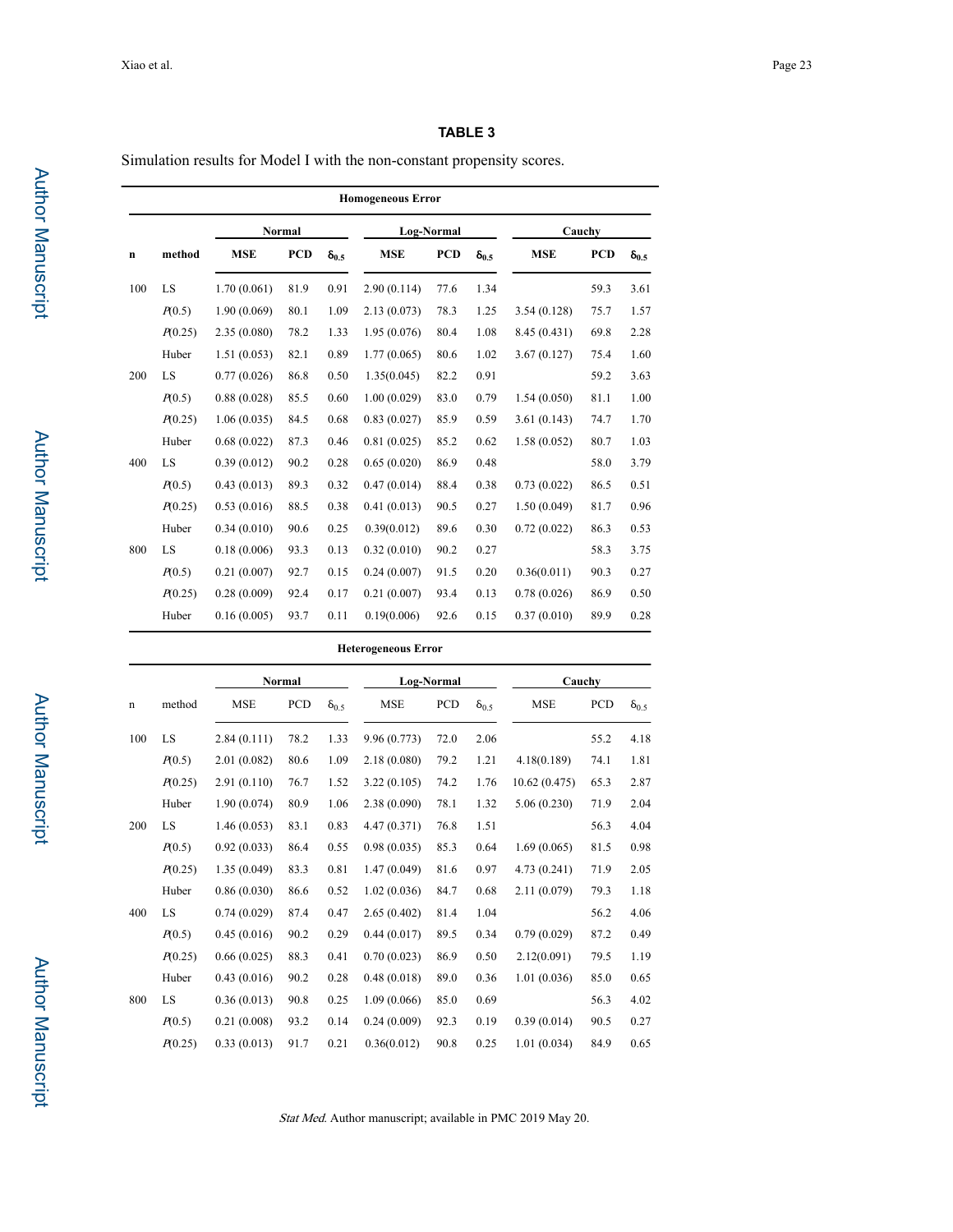|   |        |     |               |              | <b>Homogeneous Error</b>                                    |     |         |        |            |      |
|---|--------|-----|---------------|--------------|-------------------------------------------------------------|-----|---------|--------|------------|------|
|   |        |     | <b>Normal</b> |              | Log-Normal                                                  |     |         | Cauchy |            |      |
| n | method | MSE | PCD           | $\delta_0$ s | MSE                                                         | PCD | .δი - ∈ | MSE    | <b>PCD</b> | δი - |
|   | Huber  |     |               |              | $0.20(0.008)$ 93.2 0.14 0.25 (0.009) 92.1 0.19 0.49 (0.016) |     |         |        | 89.1       | 0.34 |

LS stands for lsA-learning. P(0.5) stands for robust regression with pinball loss and parameter  $\tau$  = 0.5. P(0.25) stands for robust regression with pinball loss and parameter  $\tau$  = 0.25. Huber stands for robust regression with Huber loss, where parameter  $a$  is tuned automatically with R function rlm. Column δ0.5 is multiplied by 10.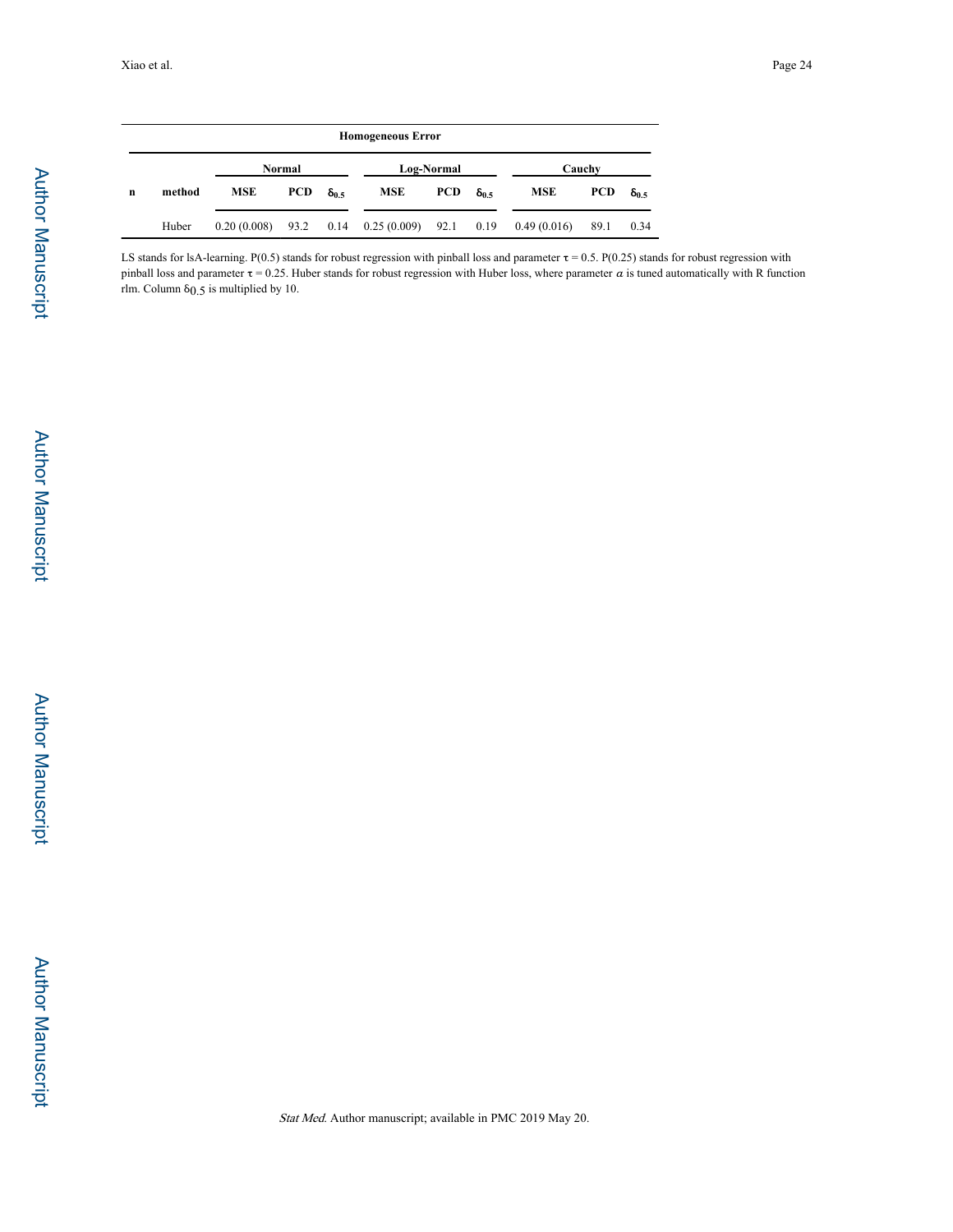#### **TABLE 4**

Simulation results for Model II with non-constant propensity scores.

| <b>Homogeneous Error</b> |         |             |               |                |             |            |                |             |            |                |
|--------------------------|---------|-------------|---------------|----------------|-------------|------------|----------------|-------------|------------|----------------|
|                          |         |             | <b>Normal</b> |                |             | Log-Normal |                | Cauchy      |            |                |
| $\mathbf n$              | method  | <b>MSE</b>  | <b>PCD</b>    | $\delta_{0.5}$ | <b>MSE</b>  | <b>PCD</b> | $\delta_{0.5}$ | <b>MSE</b>  | <b>PCD</b> | $\delta_{0.5}$ |
| 100                      | LS      | 0.36(0.011) | 89.8          | 0.29           | 1.65(0.085) | 80.8       | 1.06           |             | 58.7       | 3.69           |
|                          | P(0.5)  | 0.57(0.017) | 86.9          | 0.46           | 0.61(0.026) | 86.4       | 0.55           | 1.31(0.045) | 81.7       | 0.93           |
|                          | P(0.25) | 0.65(0.020) | 86.2          | 0.52           | 0.22(0.008) | 91.7       | 0.20           | 4.67(0.312) | 74.7       | 1.64           |
|                          | Huber   | 0.38(0.012) | 89.5          | 0.30           | 0.45(0.018) | 88.3       | 0.40           | 1.70(0.060) | 79.5       | 1.14           |
| 200                      | LS      | 0.16(0.004) | 92.9          | 0.14           | 0.74(0.030) | 85.6       | 0.61           |             | 59.1       | 3.64           |
|                          | P(0.5)  | 0.25(0.007) | 91.2          | 0.21           | 0.26(0.008) | 90.7       | 0.24           | 0.52(0.017) | 87.8       | 0.41           |
|                          | P(0.25) | 0.30(0.008) | 90.3          | 0.26           | 0.09(0.003) | 94.8       | 0.08           | 1.69(0.074) | 81.3       | 0.92           |
|                          | Huber   | 0.17(0.005) | 92.8          | 0.14           | 0.19(0.006) | 92.2       | 0.17           | 0.70(0.022) | 86.2       | 0.53           |
| 400                      | LS      | 0.08(0.002) | 95.1          | 0.06           | 0.36(0.013) | 89.7       | 0.30           |             | 58.0       | 3.79           |
|                          | P(0.5)  | 0.12(0.003) | 93.8          | 0.10           | 0.12(0.003) | 93.8       | 0.10           | 0.22(0.006) | 91.6       | 0.19           |
|                          | P(0.25) | 0.14(0.004) | 93.3          | 0.12           | 0.04(0.001) | 96.5       | 0.03           | 0.63(0.021) | 86.5       | 0.49           |
|                          | Huber   | 0.08(0.002) | 95.0          | 0.07           | 0.09(0.002) | 94.8       | 0.07           | 0.30(0.009) | 90.3       | 0.26           |
| 800                      | LS      | 0.04(0.001) | 96.5          | 0.03           | 0.18(0.006) | 92.3       | 0.16           |             | 58.2       | 3.76           |
|                          | P(0.5)  | 0.06(0.002) | 95.6          | 0.05           | 0.06(0.002) | 95.6       | 0.05           | 0.10(0.003) | 94.4       | 0.09           |
|                          | P(0.25) | 0.07(0.002) | 95.3          | 0.06           | 0.02(0.001) | 97.5       | 0.02           | 0.29(0.009) | 90.6       | 0.23           |
|                          | Huber   | 0.04(0.001) | 96.4          | 0.03           | 0.04(0.001) | 96.3       | 0.04           | 0.14(0.004) | 93.2       | 0.12           |

| <b>Heterogeneous Error</b> |  |
|----------------------------|--|
|----------------------------|--|

|             |         |             | Normal |                |              | Log-Normal |                | Cauchy       |      |                |
|-------------|---------|-------------|--------|----------------|--------------|------------|----------------|--------------|------|----------------|
| $\mathbf n$ | method  | <b>MSE</b>  | PCD    | $\delta_{0.5}$ | <b>MSE</b>   | PCD        | $\delta_{0.5}$ | <b>MSE</b>   | PCD  | $\delta_{0.5}$ |
| 100         | LS      | 1.45(0.059) | 82.9   | 0.85           | 8.53 (0.784) | 72.4       | 2.01           |              | 54.9 | 4.22           |
|             | P(0.5)  | 0.94(0.034) | 85.6   | 0.61           | 1.29(0.058)  | 83.3       | 0.86           | 2.27(0.132)  | 78.9 | 1.24           |
|             | P(0.25) | 1.46(0.051) | 81.5   | 0.96           | 1.78(0.071)  | 78.2       | 1.30           | 7.88 (0.422) | 68.1 | 2.46           |
|             | Huber   | 0.89(0.034) | 86.1   | 0.57           | 1.46(0.067)  | 81.7       | 0.99           | 3.28(0.157)  | 75.1 | 1.65           |
| 200         | LS      | 0.84(0.035) | 86.6   | 0.53           | 3.85(0.358)  | 77.6       | 1.43           |              | 55.9 | 4.09           |
|             | P(0.5)  | 0.44(0.016) | 90.0   | 0.29           | 0.60(0.024)  | 89.0       | 0.39           | 0.87(0.034)  | 86.3 | 0.56           |
|             | P(0.25) | 0.69(0.025) | 87.0   | 0.49           | 0.75(0.024)  | 85.5       | 0.59           | 3.08(0.179)  | 75.3 | 1.58           |
|             | Huber   | 0.43(0.016) | 90.3   | 0.28           | 0.66(0.025)  | 87.7       | 0.47           | 1.32(0.050)  | 82.4 | 0.87           |
| 400         | LS      | 0.44(0.020) | 90.3   | 0.28           | 2.34(0.393)  | 82.4       | 0.95           |              | 55.9 | 4.09           |
|             | P(0.5)  | 0.23(0.009) | 92.9   | 0.16           | 0.28(0.011)  | 92.5       | 0.19           | 0.39(0.015)  | 90.8 | 0.26           |
|             | P(0.25) | 0.33(0.011) | 91.0   | 0.23           | 0.36(0.012)  | 90.1       | 0.27           | 1.25(0.048)  | 82.8 | 0.82           |
|             | Huber   | 0.22(0.008) | 93.1   | 0.15           | 0.31(0.012)  | 91.7       | 0.21           | 0.60(0.022)  | 88.0 | 0.43           |
| 800         | LS      | 0.23(0.009) | 93.0   | 0.15           | 0.90(0.057)  | 86.2       | 0.60           |              | 56.3 | 4.03           |
|             | P(0.5)  | 0.11(0.004) | 95.0   | 0.07           | 0.14(0.005)  | 94.8       | 0.09           | 0.18(0.006)  | 93.6 | 0.12           |
|             | P(0.25) | 0.17(0.006) | 93.7   | 0.12           | 0.18(0.006)  | 93.0       | 0.14           | 0.59(0.017)  | 87.3 | 0.44           |
|             |         |             |        |                |              |            |                |              |      |                |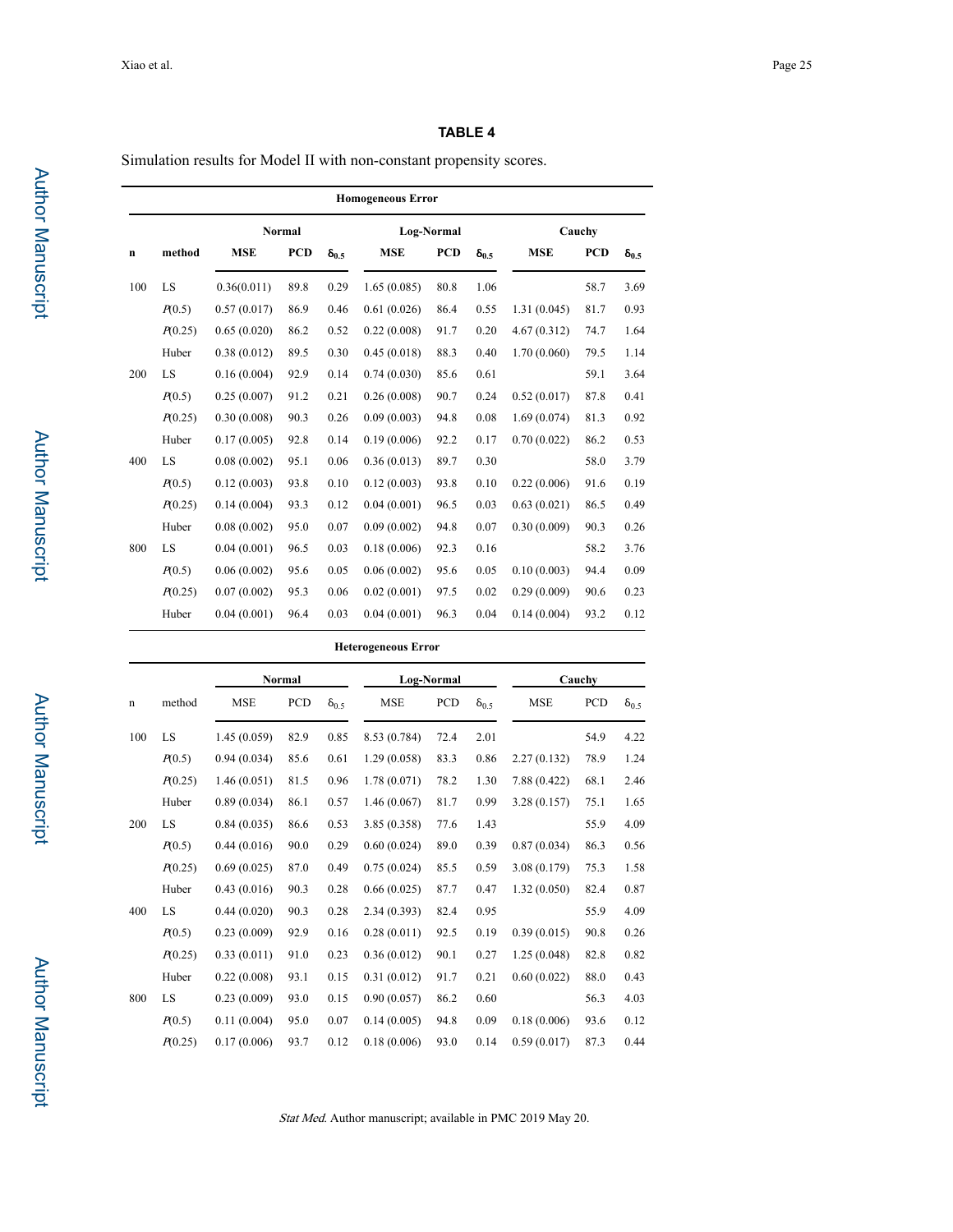|   |        |                    | <b>Normal</b> |      |     | Log-Normal |         | Cauchy                                              |            |                |
|---|--------|--------------------|---------------|------|-----|------------|---------|-----------------------------------------------------|------------|----------------|
| n | method | <b>MSE</b>         | <b>PCD</b>    | .δი⊰ | MSE | PCD.       | $δ_0$ κ | MSE                                                 | <b>PCD</b> | $\delta_{0.5}$ |
|   | Huber  | $0.10(0.004)$ 95.1 |               |      |     |            |         | $0.07$ 0.15 (0.006)  94.2  0.11  0.29 (0.010)  91.4 |            | 0.21           |

LS stands for lsA-learning. P(0.5) stands for robust regression with pinball loss and parameter  $\tau$  = 0.5. P(0.25) stands for robust regression with pinball loss and parameter  $\tau$  = 0.25. Huber stands for robust regression with Huber loss, where parameter  $a$  is tuned automatically with R function rlm. Column δ $0.5$  is multiplied by 10.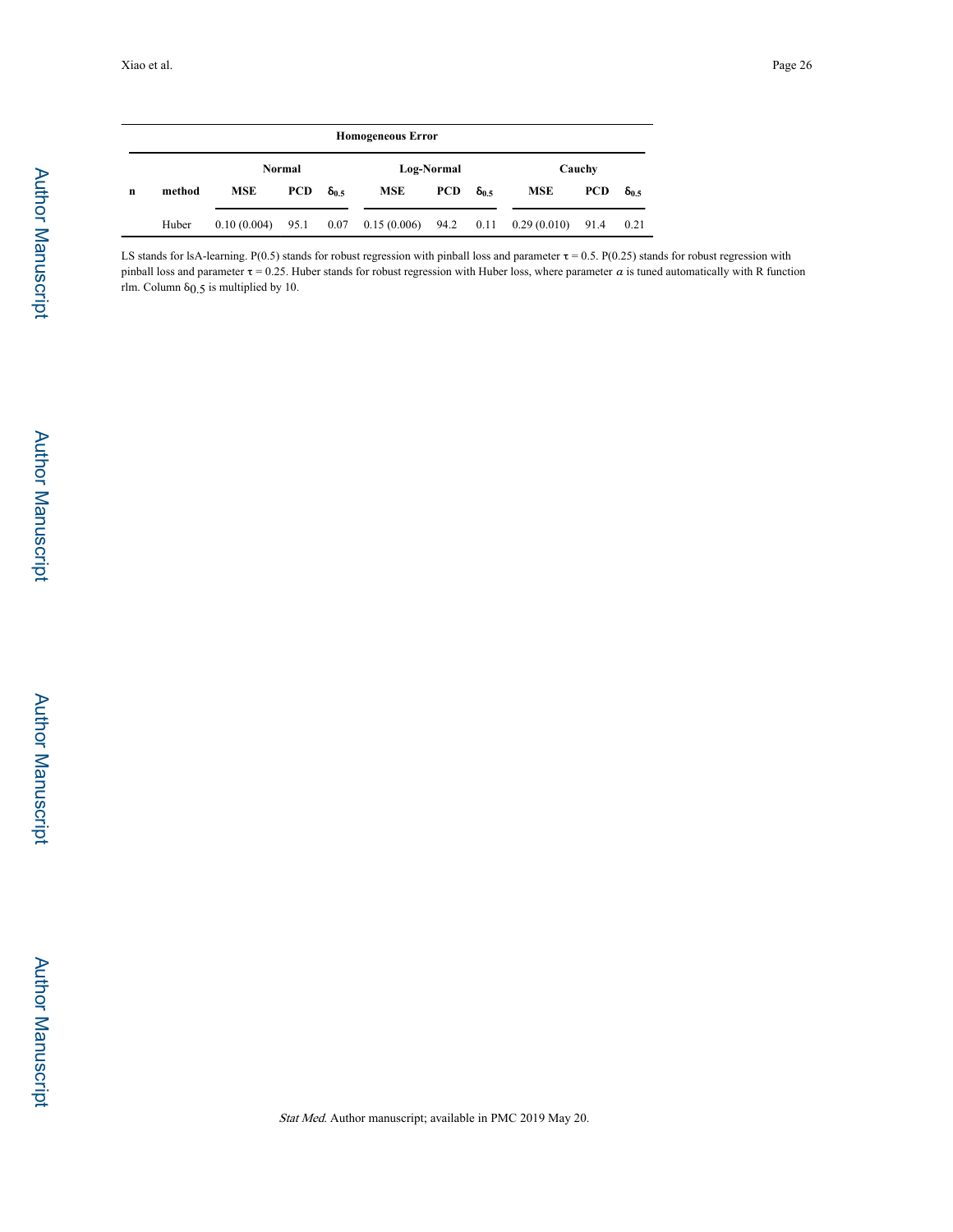#### **Table 5**

Analysis results for the AIDS dataset.

|               | <b>Least Square</b> |       | Pinball(0.5) |          |       | Pinball(0.25) |          |       | Huber |          |       |       |
|---------------|---------------------|-------|--------------|----------|-------|---------------|----------|-------|-------|----------|-------|-------|
| Variable      | Est.                | SЕ    | PV           | Est.     | SE    | PV            | Est.     | SE    | PV    | Est.     | SE    | PV    |
| intercept     | $-42.61$            | 32.93 | 0.196        | $-33.45$ | 37.32 | 0.370         | $-35.77$ | 39.17 | 0.361 | $-42.76$ | 31.40 | 0.173 |
| age           | 3.13                | 0.85  | 0.000        | 2.62     | 0.97  | 0.007         | 2.46     | 1.06  | 0.020 | 2.80     | 0.79  | 0.000 |
| homosexuality | $-40.66$            | 16.73 | 0.015        | $-33.18$ | 17.68 | 0.061         | $-35.38$ | 18.28 | 0.053 | $-27.33$ | 15.19 | 0.072 |
| race          | $-25.70$            | 17.69 | 0.146        | $-33.56$ | 18.12 | 0.064         | $-34.21$ | 18.32 | 0.062 | $-25.29$ | 16.08 | 0.116 |

Est. stands for the estimate; SE stands for the standard error; PV stands for the p-value. All p-values which are significant at level 0.1 are highlighted.